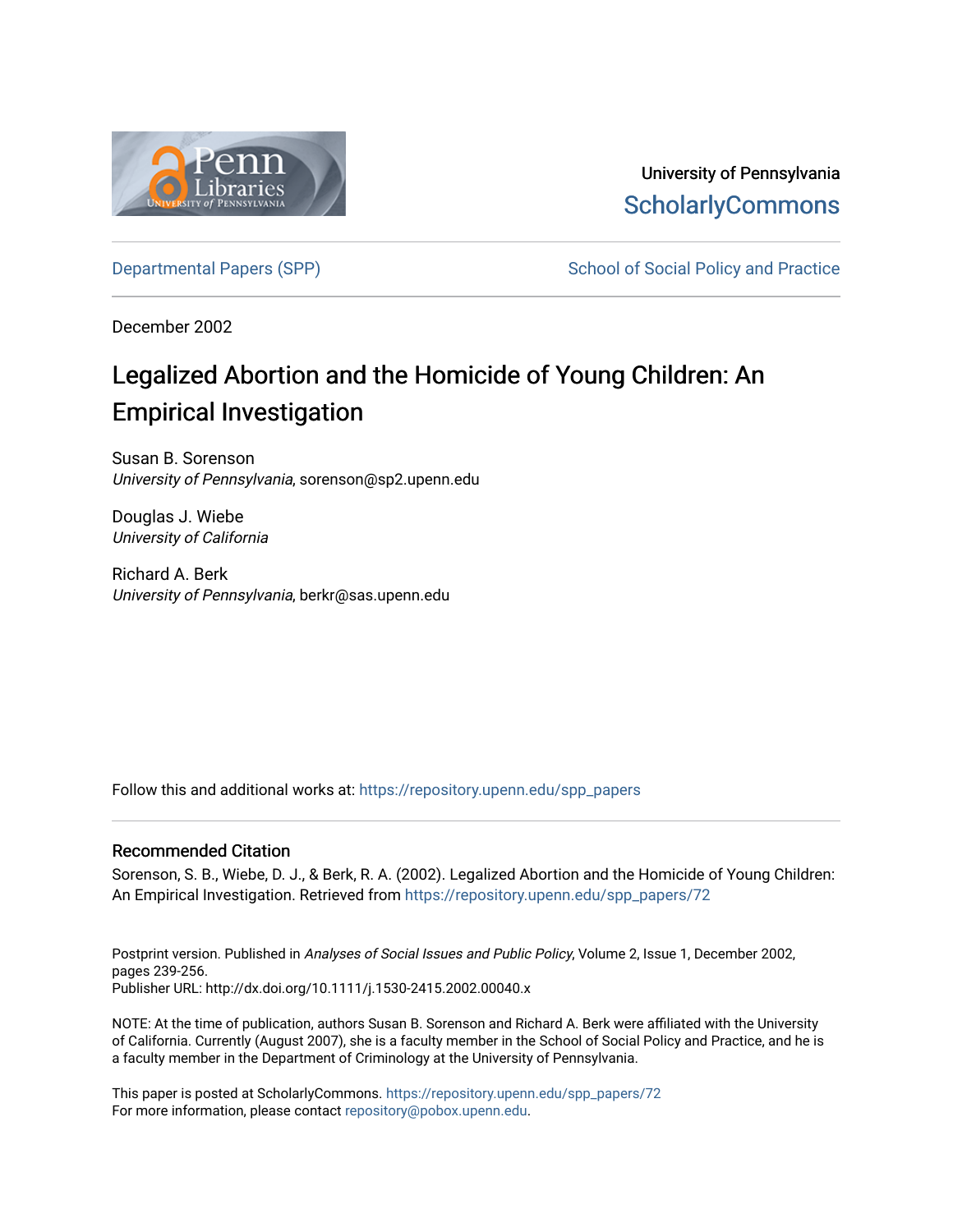# Legalized Abortion and the Homicide of Young Children: An Empirical Investigation

# **Abstract**

Recent research has drawn a link, sometimes a causal link, between the legalization of abortion in the late 1960s and early 1970s and the precipitous decline in crime in the 1990s. Abortion is posited to have reduced the number of potential victims and potential perpetrators, and the potential effect is examined when these individuals would be reaching their high-crime years. We examined a more proximal potential association between legalized abortion and homicide, specifically, the homicide of young children. Assuming that abortions occurred when the family had insufficient resources for the birth, one could hypothesize that children would have been at higher risk of homicide if born into these circumstances. We examined 1960-1998 U.S. mortality data for children under 5 years of age using an interrupted time series design. The legalization of abortion was not associated with a sudden change in child homicide trends. It was, however, associated with a steady decrease in the homicides of toddlers (i.e., 1- to 4-year-olds) in subsequent years. Although in the predicted direction, the decrease in homicides of children under 1 year of age was not statistically significant. Competing explanations that could be examined in the data (e.g., changes in mortality classification) do not account for the findings.

## Keywords

legalized abortion, young homicide

#### **Comments**

Postprint version. Published in Analyses of Social Issues and Public Policy, Volume 2, Issue 1, December 2002, pages 239-256. Publisher URL: http://dx.doi.org/10.1111/j.1530-2415.2002.00040.x

NOTE: At the time of publication, authors Susan B. Sorenson and Richard A. Berk were affiliated with the University of California. Currently (August 2007), she is a faculty member in the School of Social Policy and Practice, and he is a faculty member in the Department of Criminology at the University of Pennsylvania.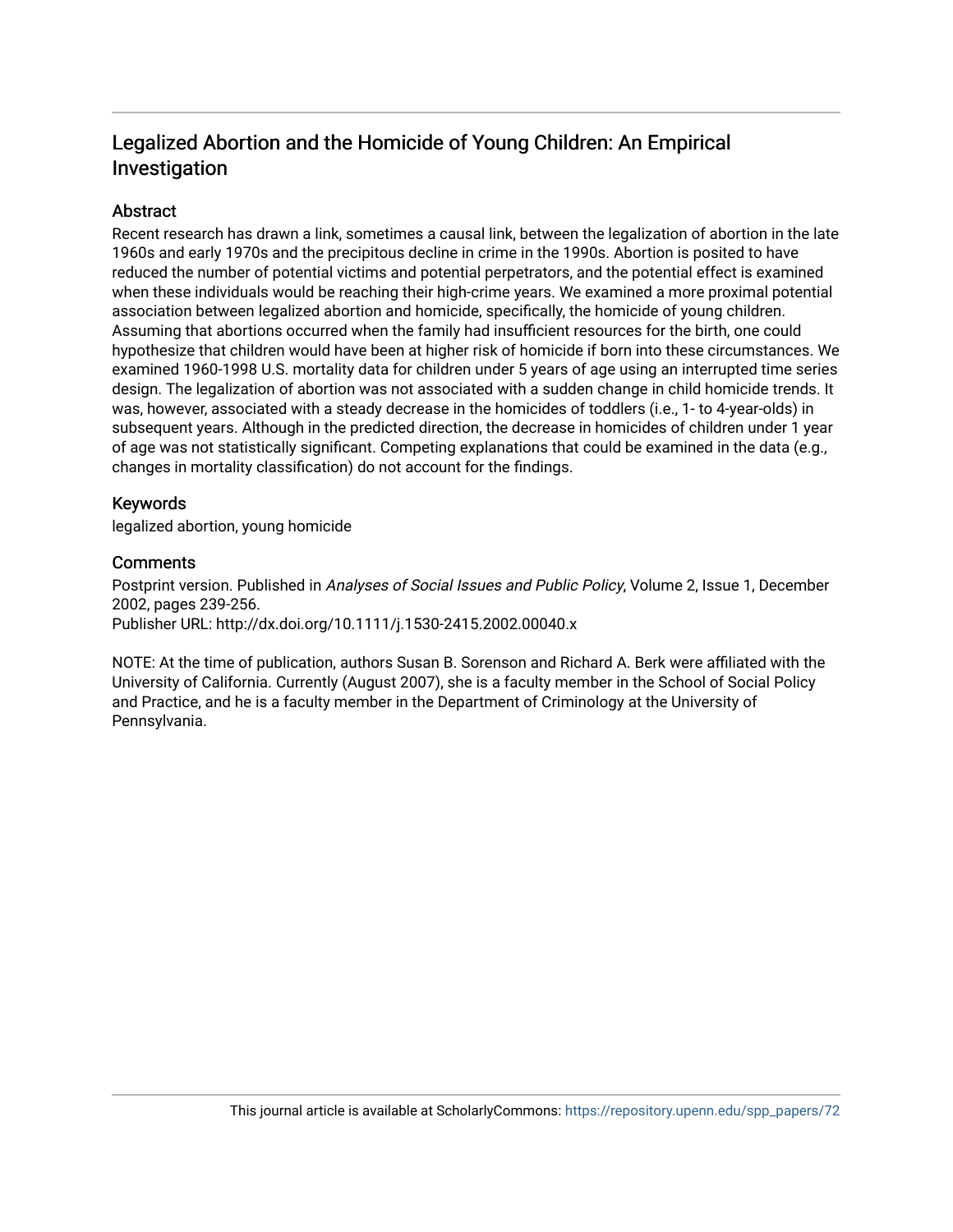Running head: LEGALIZED ABORTION AND CHILD HOMICIDE

Legalized Abortion and the Homicide of Young Children:

An Empirical Investigation

Susan B. Sorenson and Douglas J. Wiebe

School of Public Health

Richard A. Berk

Department of Statistics

University of California, Los Angeles

- Words in abstract: 204
- Words in text: 4,389
- Number of tables: 2
- Number of figures: 6

*Analyses of Social Issues and Public Policy*, 2002, 2, 239-256.

**Please access the journal's website for the published version of the paper.**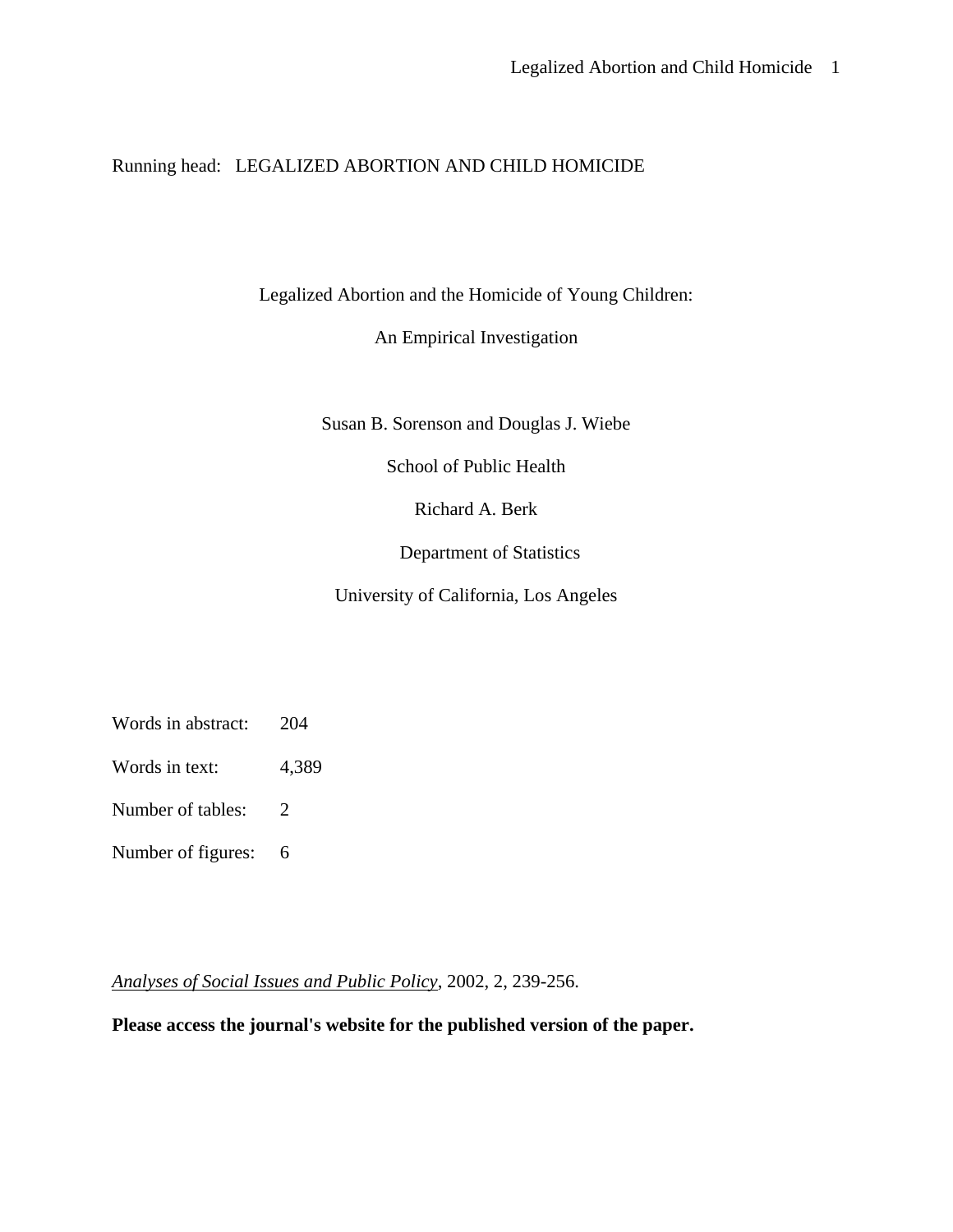#### Abstract

Recent research has drawn a link, sometimes a causal link, between the legalization of abortion in the late 1960s and early 1970s and the precipitous decline in crime in the 1990s. Abortion is posited to have reduced the number of potential victims and potential perpetrators, and the potential effect is examined when these individuals would be reaching their high-crime years. We examined a more proximal potential association between legalized abortion and homicide, specifically, the homicide of young children. Assuming that abortions occurred when the family had insufficient resources for the birth, one could hypothesize that children would have been at higher risk of homicide if born into these circumstances. We examined 1960-1998 U.S. mortality data for children under 5 years of age using an interrupted time series design. The legalization of abortion was not associated with a sudden change in child homicide trends. It was, however, associated with a steady decrease in the homicides of toddlers (i.e., 1- to 4-year olds) in subsequent years. Although in the predicted direction, the decrease in homicides of children under one year of age was not statistically significant. Competing explanations that could be examined in the data (i.e., changes in mortality classification) do not account for the findings.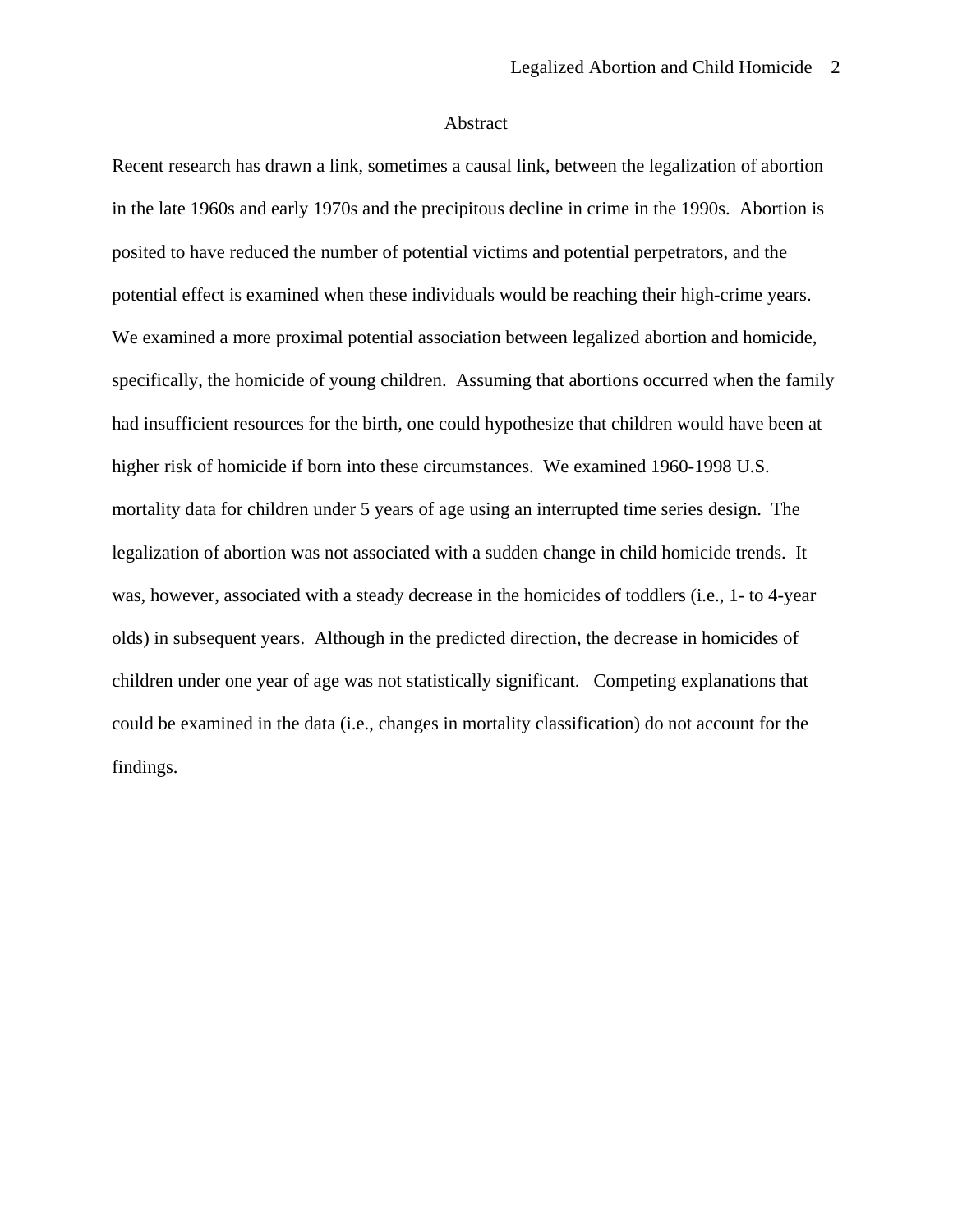Legalized Abortion and the Homicide of Young Children:

#### An Empirical Investigation

Nearly 30 years ago, abortion was legalized in the United States with the Supreme Court decision of Roe v. Wade. Before January 22, 1973, only five states allowed abortion to be performed legally and then only under certain circumstances (e.g., to prevent death, severe impairment, fetal deformity, or in the case of rape or incest) (Merz, Jackson, & Klerman, 1995). In 1973, approximately 615,000 abortions were performed in the United States (see Figure 1). Between 1973 and 1980, the number of abortions performed increased steadily by about 85,000 abortions annually. Throughout the 1980s and 1990s approximately 1.6 million abortions were performed each year. Both the number of pregnancies and the number of abortions have declined throughout the 1990s. In 1997, the most recent year for which U.S. data are reported, about 22% of pregnancies were terminated resulting in 1.2 million abortions (Koonin, Strauss, Chrisman, & Parker, 2000). There have been numerous attempts to alter Roe v. Wade (for a review of U.S. abortion policy since 1973, see Wilcox, Robbennolt, & O'Keeffe, 1998), and abortion remains a controversial topic in the U.S. (e.g., Russo & Denious, 1998).

Insert Figure 1 about here

 $\overline{\phantom{a}}$  , and the set of the set of the set of the set of the set of the set of the set of the set of the set of the set of the set of the set of the set of the set of the set of the set of the set of the set of the s

 $\overline{\phantom{a}}$  , and the set of the set of the set of the set of the set of the set of the set of the set of the set of the set of the set of the set of the set of the set of the set of the set of the set of the set of the s

Homicide, a substantial public health problem in the United States, has dropped precipitously since its peak in the early 1990s (e.g., Fox & Zawitz, 2000). The reasons for the decline are far from clear. Despite broad speculation and numerous claims of credit (e.g., the stabilization of crack cocaine markets, increased incarceration, changes in law enforcement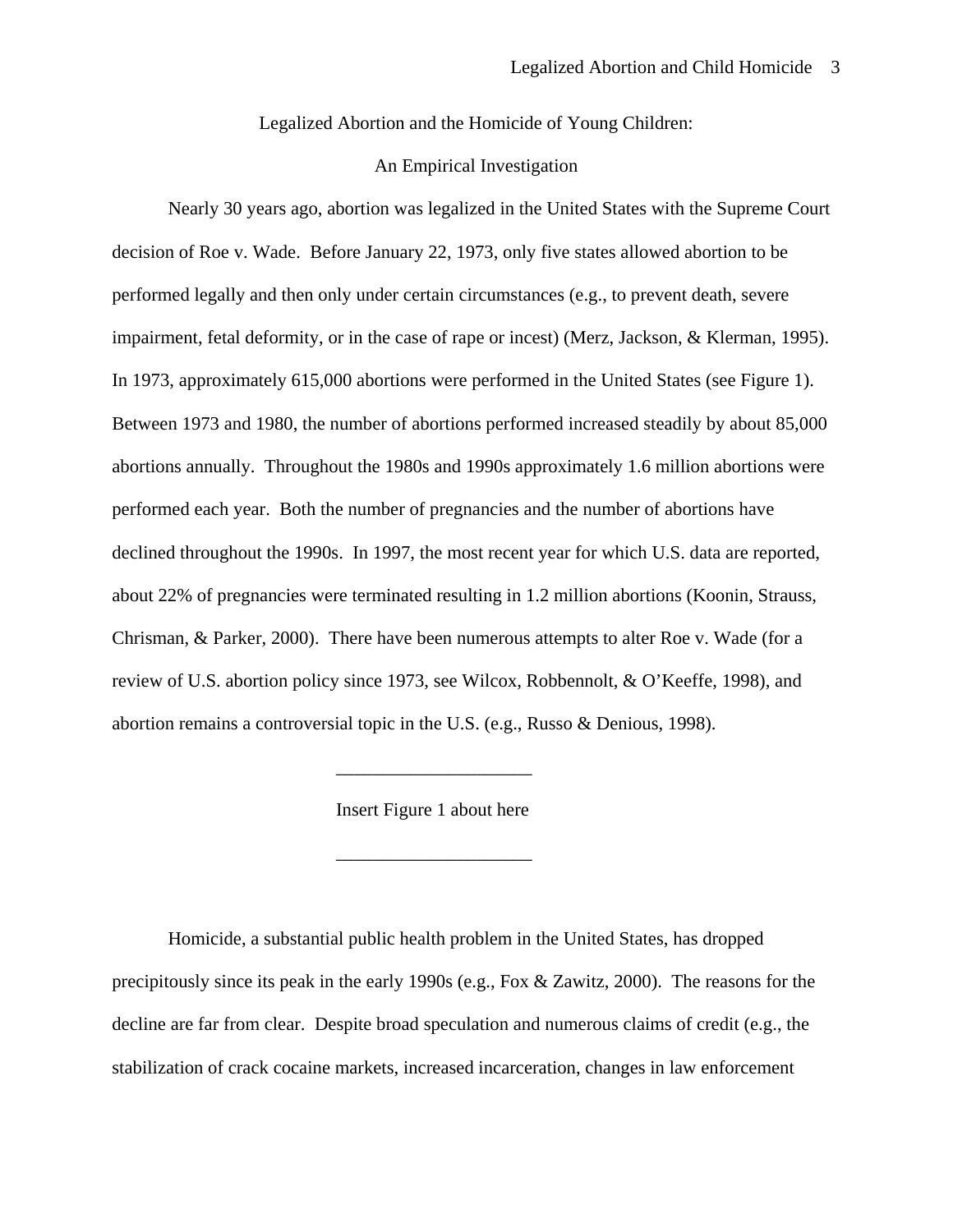policies, a healthy economy), we do not know why crimes, including homicide, have decreased so dramatically.

Recent research by Donohue and Levitt (2001) examined a possible connection between legalized abortion and crime, including homicide. Their work, an econometric analysis using mostly law enforcement data, was vilified by persons and groups on both ends of the political spectrum, mostly, it seems for the moral and ethical implications of the question itself as well as for their statistical methods and the implications of some of their findings. The authors of two subsequent working papers used generally similar methods as Donohue and Leavitt but came to different conclusions – one found little evidence for a causal link (Joyce, 2001), whereas the other concluded that legalized abortion increases homicide (Lott & Whitley, 2001). (See Berk, Sorenson, Wiebe, & Upchurch [under review] for a critique of the studies.) Given the importance of the two issues to U.S. society, the question itself deserves further investigation using other methods. While the distal effects of legalized abortion on homicide will continue to be debated, we chose to investigate the potential of a more immediate effect.

The first link, to our knowledge, between legalized abortion and homicide in the published literature was made nearly a generation ago (Robertson, 1981). The researcher, comparing mortality data from 1971-1972 with those from 1974-1975, found with the data available at the time no association between legalized abortion and infant homicide, but did find an association between legalized abortion and non-vehicle accidental deaths. Two earlier studies, which examined overall mortality trends in the very young, found a negligible association between the legalization of abortion and fetal and infant mortality trends (Quick, 1978) and that an observed association between legalized abortion and overall infant mortality could not be distinguished from the ongoing trend of reduced infant mortality (Bauman  $\&$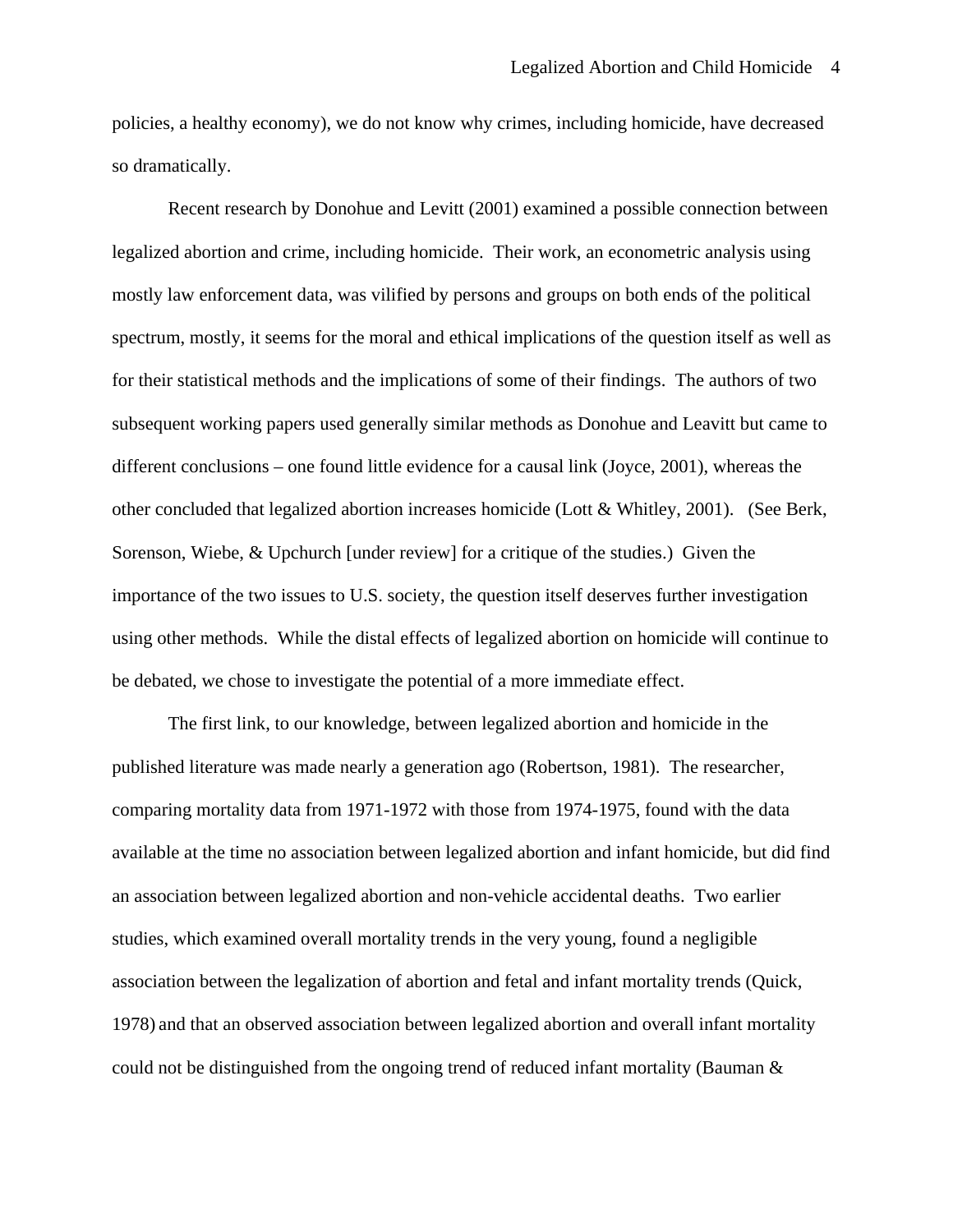Anderson, 1980). A letter about neonatal homicide following the legalization of abortion was published more than a decade after these three studies (Lester, 1992). To our knowledge, no published study, aside from the 1981 investigation, has empirically examined whether an association exists between legalized abortion and infant homicide and none have investigated whether an association exists with the homicides of 1- to 4-year olds.

We hypothesize that legalized abortion was associated with a subsequent reduction in the homicide of infants and toddlers. Eighty percent of fatal child abuse and neglect occurs among children less than five years old (e.g., McClain, Sacks, Froehlke, & Ewigman, 1993). A young child is more likely to be a homicide victim if the mother is unmarried, a teenager, or has not graduated from high school (Winpisinger, Hopkins, Indian, & Hostetler, 1991). Infants are at particular risk if the mother is young, has little education, and a previous child (Overpeck, Brenner, Trumble, Trifiletti, & Berendes, 1998). Although infants are at substantially higher risk of homicide than toddlers (e.g., Murphy, 2000), the child's caretaker is the most common assailant for both age groups (e.g., Jason, Gilliland, & Tyler, 1983). The caretaker is most likely to be the child's mother, father, or the mother's paramour (Jason et al., 1983), in other words, someone who would have likely participated in the decision as to whether to maintain the pregnancy.

It is not possible from the data we analyze in this paper to make any grounded statements about assailant motivation in the homicides of young children. We make no claim that premeditation figures significantly in the vast majority of homicides of infants and toddlers, particularly those at the hands of caretakers. Indeed, such homicides may not be intentional in the usual sense of the word (e.g., Christoffel, 1984). Parental frustration coupled with a lack of understanding of child development along with the physiological vulnerability of young children,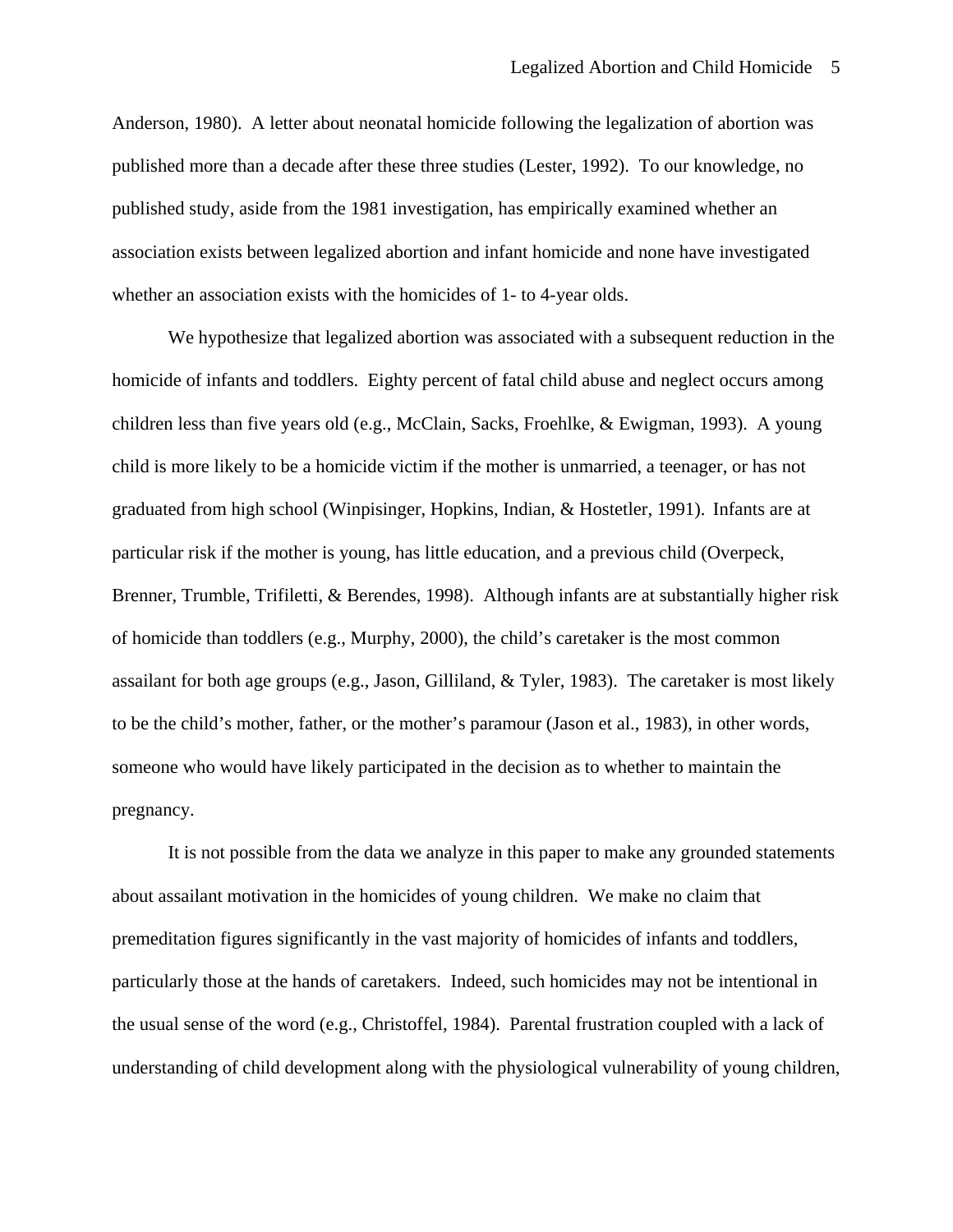especially infants, can result in a fatality. For example, a parent can shake an 8-year old child with no long-term physiological consequences, but the same behavior with an 8-week old is likely to result in severe brain injury and possibly death.

Research on abortion seeking and motivations for abortion was typically based on small convenience samples in the 1970s (e.g., Bracken, Hachamovitch, & Grossman, 1974; Ford, Castelnuovo-Tedscim & Long, 1972; Friedman, Greenspan, & Mittleman, 1974; Rosen & Martindale, 1978). The research evolved to focus on the decision-making process of the woman (e.g., Blum & Resnick, 1982; Faria, Barrett, & Goodman, 1985; Friedlander, Kaul, & Stimel, 1984; Ortiz & Vazquez Nuttal, 1987; Smetana, 1981; Stevans, Register, & Sessions, 1992) and who she consulted (e.g., Luscutoff & Elms, 1975; Finken & Jacods, 1996). Recent investigations have examined how health information (e.g., HIV status, fetal anomalies) available through technological advances since Roe v. Wade affects a woman's decision to maintain or terminate a pregnancy (e.g., Johnstone, Brettle, MacCallum, Mok, Peutherer, & Burns, 1990; Schechtman, Gray, Baty, & Rothman, 2002).

The decision to have an abortion is typically based on multiple reasons (Torres & Forrest, 1988). The Alan Guttmacher Institute's (AGI) nationwide surveys of U.S. abortion providers produce the most comprehensive information about U.S. women seeking abortions. Data collected by AGI in 1987 (Torres & Forrest, 1988) indicate that women seeking abortion identified the most important reason for seeking an abortion to be that she can't afford a baby now (21%), is not ready for the responsibility of a child (21%), is concerned about how having a baby could change her life (16%), or has problems in her relationship or does not want to be a single parent  $(12\%)$ . The next two most common single reasons – is too young or not mature enough to have a child  $(11\%)$  and has all grown-up children or all the children she wants  $(8\%)$  –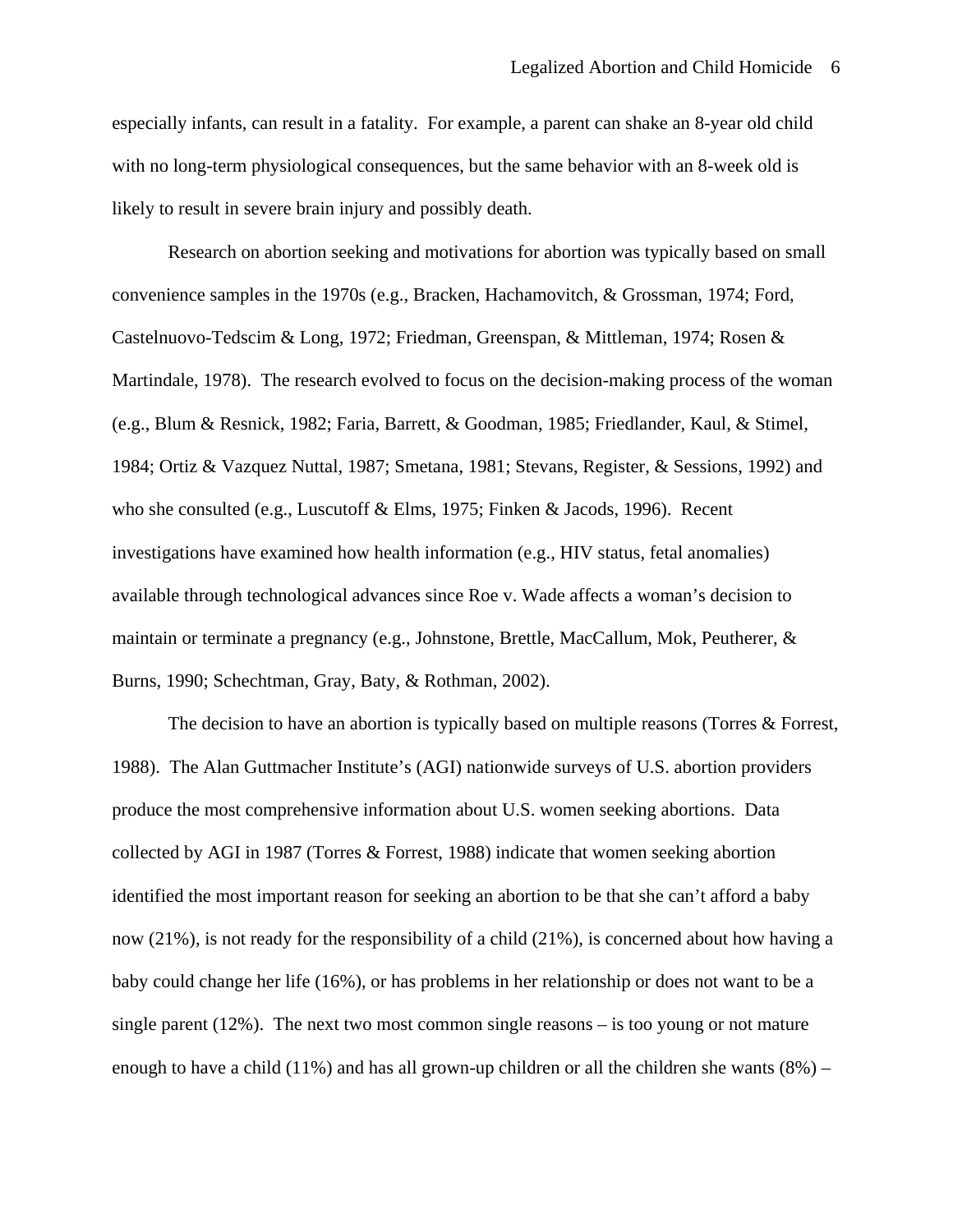reflect the fact that women seeking abortions are not a monolithic group. Ethnicity and race were not factors in the decision to seek an abortion when age, marital status, employment status, and parental status were taken into consideration. (For a reanalysis of these data with a focus on age, marital status, and child-bearing status, please see Russo, Horn, & Schwartz, 1992.) These findings from the U.S. are documented elsewhere as well, for example, in Sweden where financial concerns, worries about the relationship, and bad timing of the pregnancy were the most common reasons for seeking an abortion (Larsson, Aneblom, Odlind, & Tyden, 2002). Moreover, in a U.S. study of single, young Black women, most of who were on welfare and previously pregnant, the authors conclude that the decision to abort depends largely upon circumstances surrounding specific pregnancies rather than characteristics of the mother (Bracken, Klerman, & Bracken, 1978). Therefore, the real and perceived personal and household resources available to provide care for a child are important considerations in whether a woman has an abortion. Abortion may serve as a marker for parental perception of ability to provide and care for a child at that time.

But, in some sense, motivations affecting abortion decisions are, for this paper, beside the point. Ventura and colleagues (Ventura, Mosher, Curtin, Abma, & Henshaw, 2000) emphasize the obvious when they observe that the availability of means to either prevent or terminate a pregnancy matter. It is clear that with Roe v. Wade an important means of fertility control became far more accessible. And, unless women's motivations to end pregnancy also changed abruptly in that very same year, one can consider the possible short-term effects of Roe v. Wade without worrying a great deal about the underlying motivations of individual women.

Legalized abortion might have an effect on the homicides of both infants and toddlers. One could logically assert that the homicides of infants might be reduced because they would be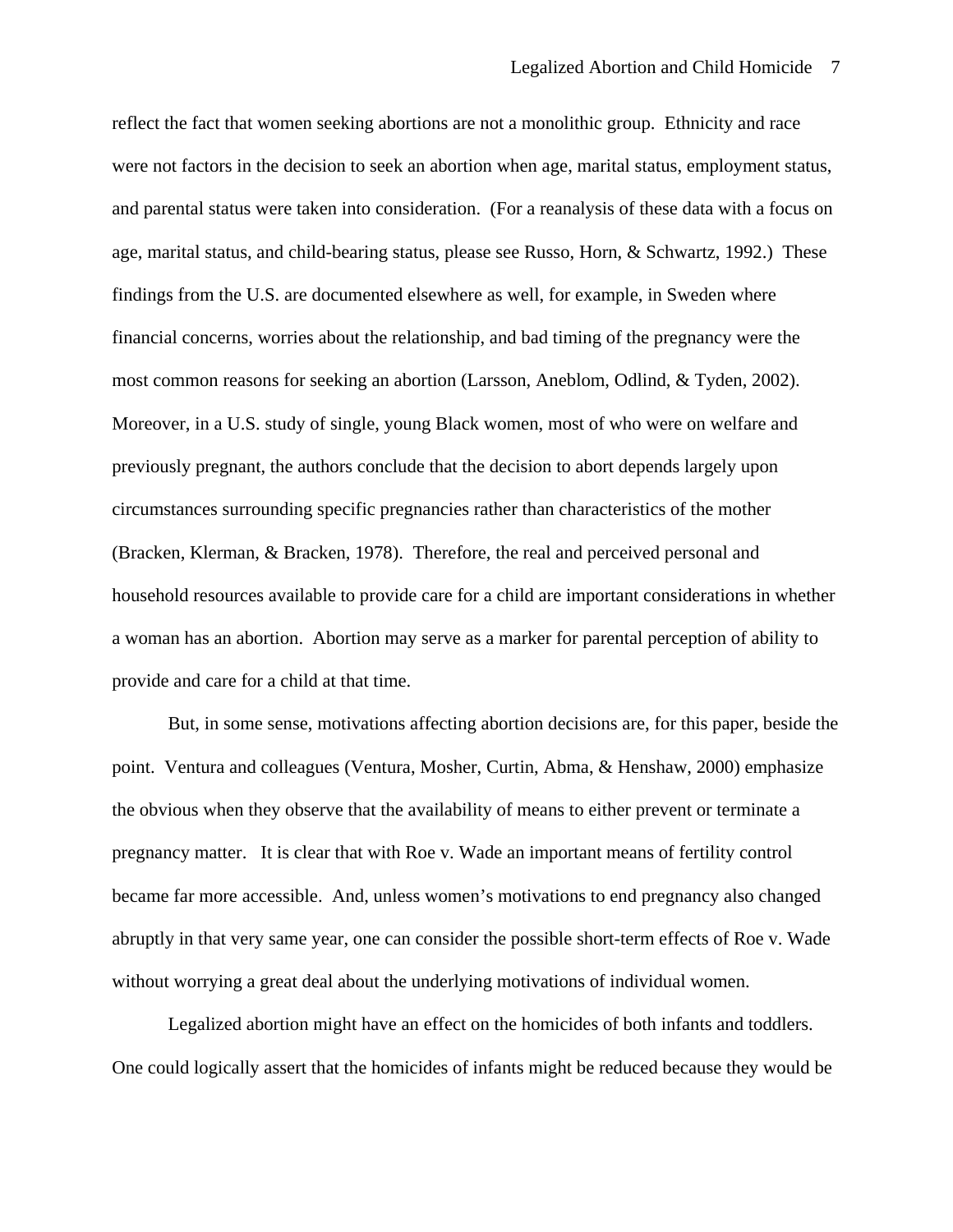more likely to be born into a household in which they are wanted and in which resources are perceived to be adequate for their care. The homicide of toddlers might be reduced, in addition, because they are the beneficiaries of resources (emotional, financial, etc.) that otherwise would have gone to a newborn. Others might posit that the legalization of abortion would be associated with an increase in the homicides of young children because the general disregard for life represented by abortion would extend to children who have already been born. The present investigation assesses the trends in the homicide of infants and toddlers in association with legalized abortion; the data cannot, however, shed much light on associated underlying mechanisms.

#### Methods

#### Study Design

 We used an interrupted time series design with the annual number of homicides of young children (newborns to 4-year olds) in the U.S to assess whether the homicides of young children decreased after the 1973 Supreme Court decision in *Roe v. Wade*. The *Roe v. Wade* decision constituted the intervention (i.e., the interruption in the time series). Given that the risk of homicide varies for young children (it is higher for those less than one year of age than for 1- to 4-year olds), we examined the effect of the intervention on these two age groups separately. For ease in describing these groups, we refer to those less than one year of age as infants and to the 1- to 4-year olds as toddlers.

#### Data and Data Sources

 The number of children under age five who died of homicide each year from 1960 through 1998 was obtained from the National Center for Health Statistics (NCHS) (National Center for Health Statistics, 1960-1998). The study population consisted of all deaths of children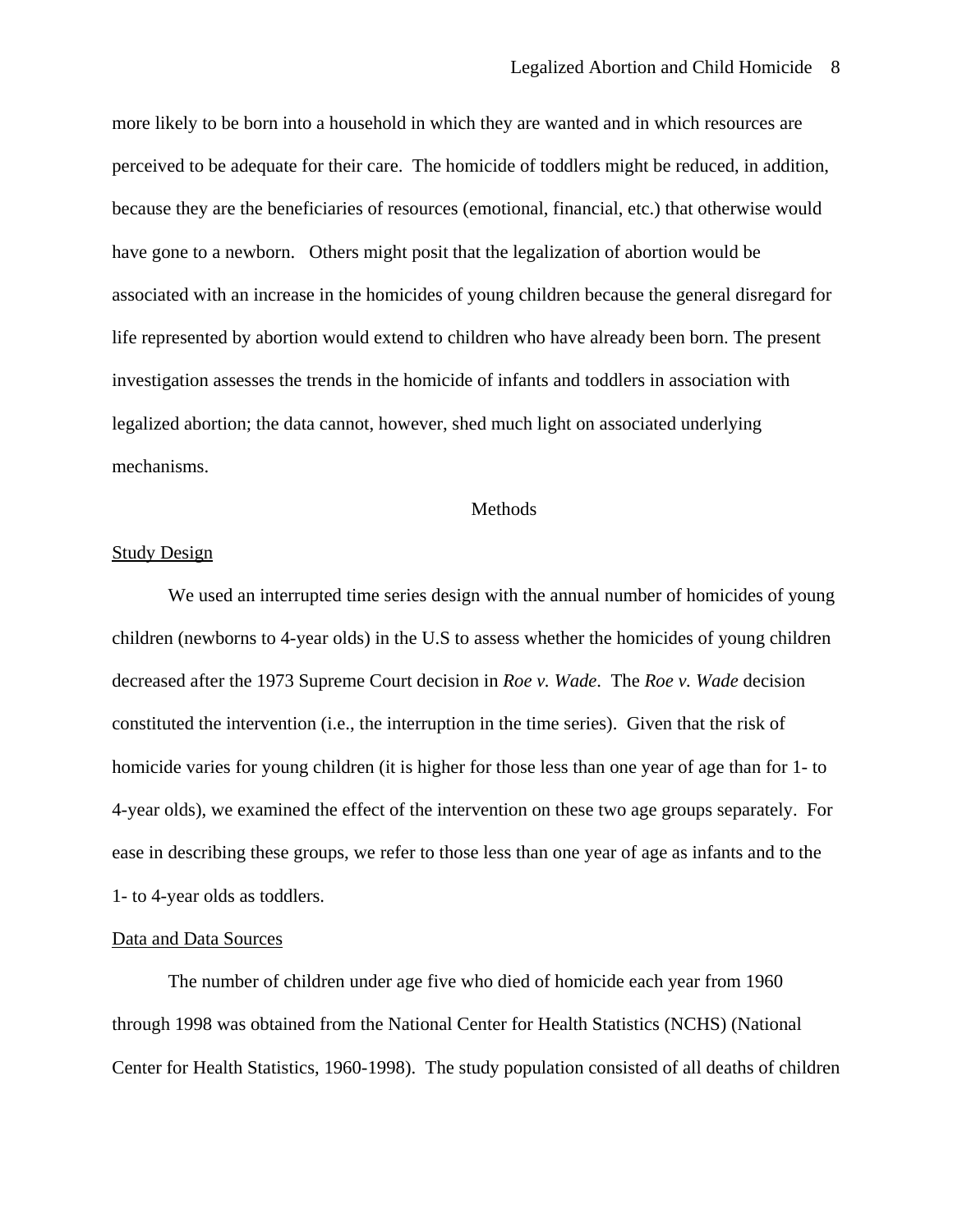<span id="page-10-0"></span>under age five that were classified as homicide by the edition of the *International Classification of Diseases* (ICD) in use at the time of the death (E964 and E980-985 in the ICD-7, used through 1967; E960-969 in the ICD-8 and ICD-9, used from 1968-1978 and from 1979 on, respectively) (International Classification of Diseases, 1955, 1969, 1977). Two annual time series were constructed for this period, one for infants (less than one year old) and another for toddlers (1- to 4-year olds). Each data value entered in the time series was the number of homicides occurring in the relevant age group each year.

Two changes in the classification system may have affected the number of deaths that were classified as homicides (see Table 1). In 1968, the ICD-8 introduced a cause of death classification labeled "injuries undetermined whether accidentally or purposely inflicted." The "undetermined" classification was continued in subsequent revisions of the ICD. The coding change may have affected how other deaths, in this case, homicides, were classified. If the category of undetermined was available before 1968, some unknown proportion of the deaths that occurred before 1968 that were classified as homicide might have been classified as undetermined.<sup>[a](#page-10-0)</sup> Likewise, the sudden infant death syndrome (SIDS) category was introduced in the 9th revision of the ICD in 1979. To take into account the possibility that, independent of the abortion ruling, a change in the coding schema may have affected the number of deaths classified as homicides, we examined two additional intervention (i.e., interruption) variables – for both age groups, the 1968 introduction of "undetermined" to the classification system and, for the infants, the 1979 introduction of SIDS.

 $\overline{a}$ 

<sup>&</sup>lt;sup>a</sup> The category of undetermined is used more often for the deaths of those under age five than other age groups (Sorenson, Shen, & Kraus, 1997a). Moreover, the proportion of infant and toddler deaths in one large state that were considered undetermined range from a high of 4.7% in 1972 to a low of 1.2% in 1981 (Sorenson, Shen, & Kraus, 1997b). Nearly half of these deaths are very similar to homicides.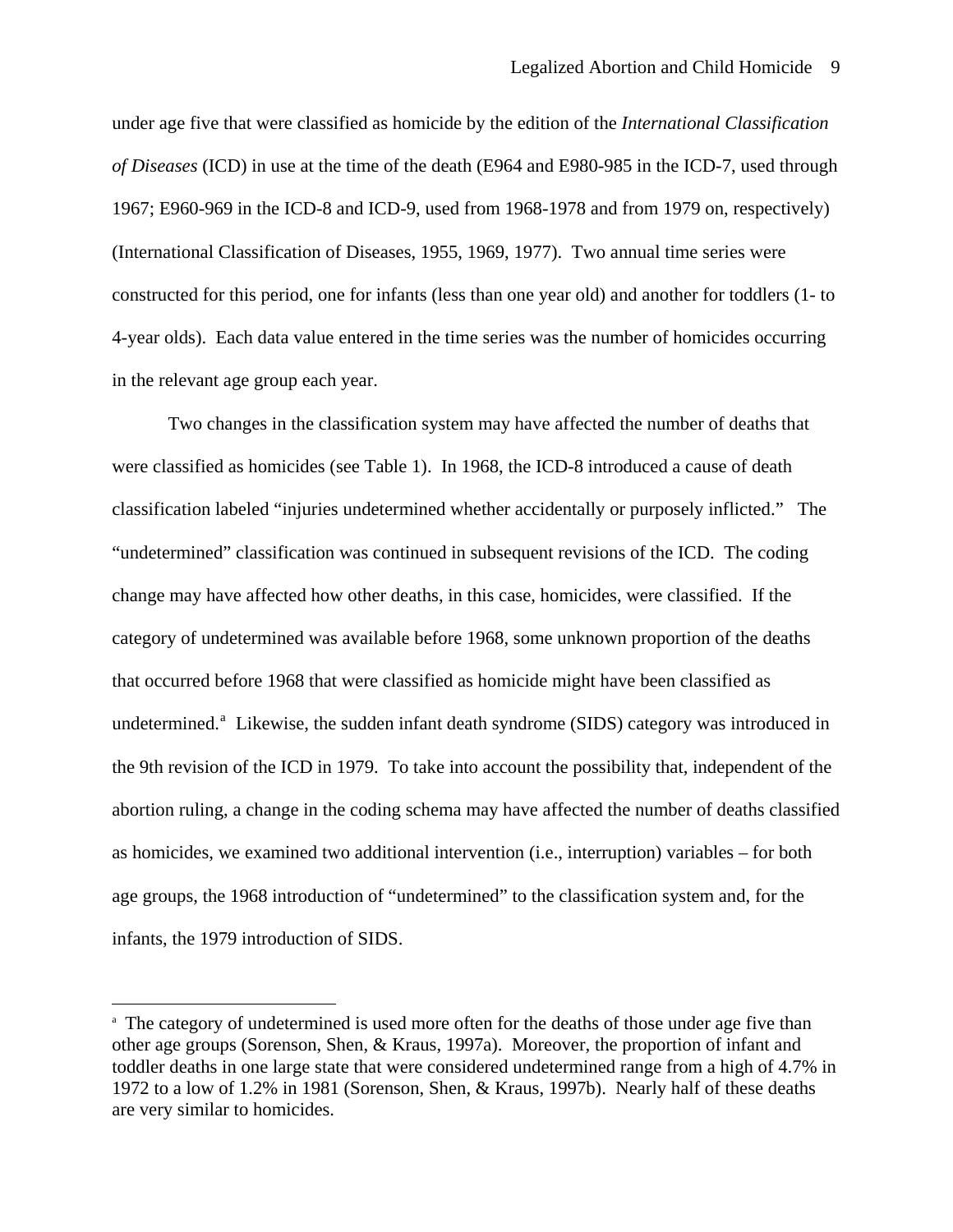Insert Table 1 about here

 $\frac{1}{2}$  , and the set of the set of the set of the set of the set of the set of the set of the set of the set of the set of the set of the set of the set of the set of the set of the set of the set of the set of the set

 $\frac{1}{2}$  , and the set of the set of the set of the set of the set of the set of the set of the set of the set of the set of the set of the set of the set of the set of the set of the set of the set of the set of the set

#### **Statistical Analysis**

 Consistent with the interrupted time series design, we estimated transfer function models to capture the possible role of abortion legalization (Box, Jenkins, & Reinsel, 1994). We explored two kinds of associations, one in which the average *number* of homicides declined and one in which the *rate of change* in the number of homicides declined. Using standard terminology, we refer to these as a change in level and a change in slope, respectively. The transfer functions were initially specified so that any associations with homicide would be found within a year of legalization for infants and within two years for toddlers. We also experimented with delayed effects, as described below. This was done because, although abortion was legal immediately with the U.S. Supreme Court decision, services were not necessarily in place and running immediately. In the end, all of the results we report derive from transfer function models that passed all of the customary diagnostic procedures. In addition to one or more interventions, both time series required a first difference to achieve stationarity and either an autoregressive or moving average parameter at a lag of 1 year to produce white noise residuals. Because we hypothesized that the homicide of young children decreased after the legalization of abortion, one-sided p-values were used in tests of statistical significance.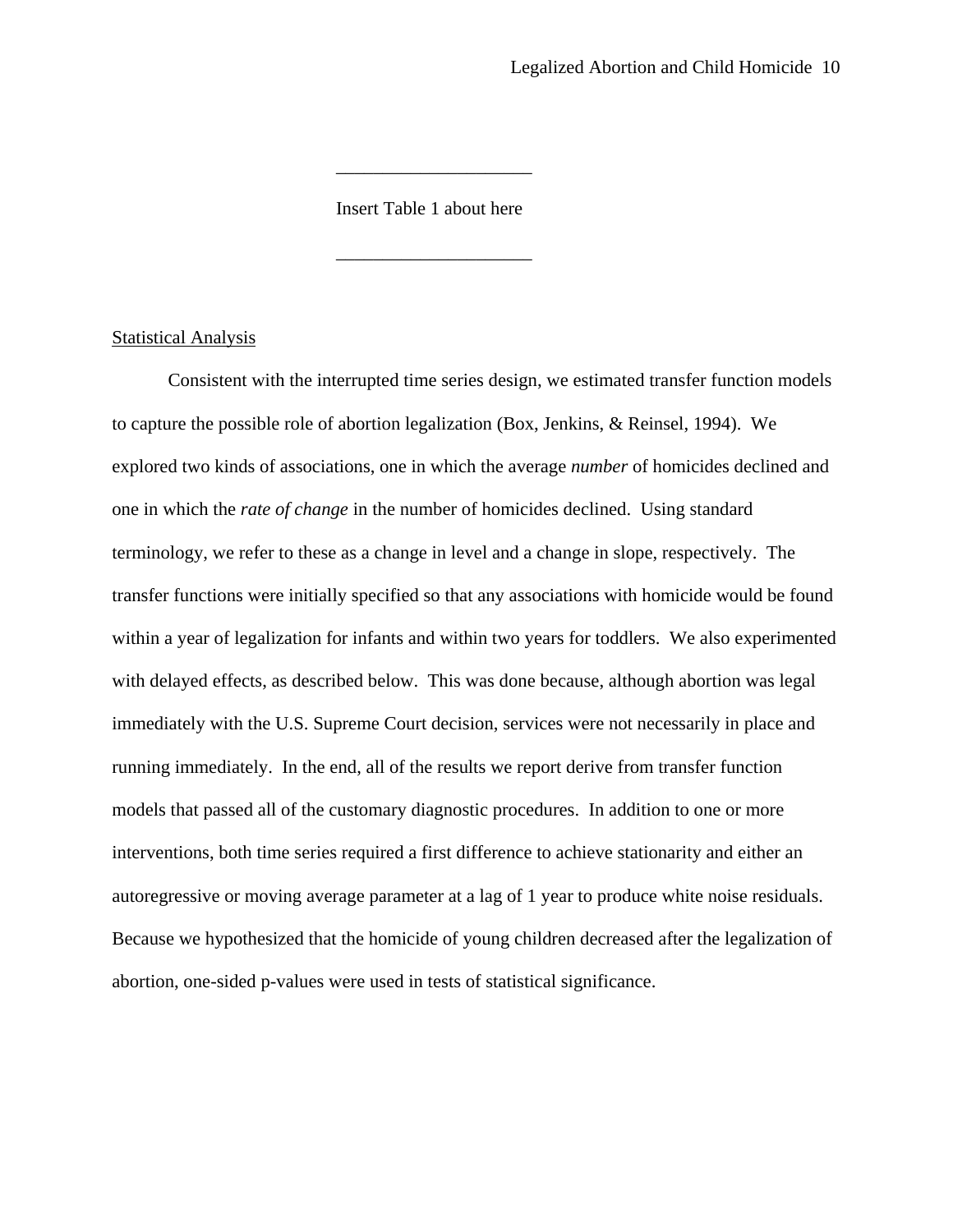Results

## **Infants**

Figure 2 shows the number of infants who died of homicide from 1960 through 1998. It is readily apparent that there are dramatic changes in level with the number of homicides ranging from a low of about 150 to a high of nearly 400. Is there any evidence for a drop in 1973?

Insert Figure 2 about here

 $\frac{1}{2}$  , and the set of the set of the set of the set of the set of the set of the set of the set of the set of the set of the set of the set of the set of the set of the set of the set of the set of the set of the set

\_\_\_\_\_\_\_\_\_\_\_\_\_\_\_\_\_\_\_\_\_

The top panel of Table 2 shows the parameter estimates to address that question. The largest association between the number of homicides and any intervention is found for the introduction of the "undetermined" classification in 1968. The average number of homicides dropped by a little over  $72$  (p=.025), a reduction of about one third. Note that the reduction reflects a measurement artifact, not a real drop in the number of homicides. The other measurement artifact, the introduction of the SIDS classification in 1979, had virtually no association with the number of homicides; the counterintuitive positive coefficient of 8.7 is likely a chance outcome  $(p=0.60)$ . Finally, while there is an average reduction of 26 homicides per year after the legalization of abortion, and while that reduction is large enough to be of practical significance, we cannot reject the null hypothesis of no association (p=.38, one-tailed test).

Insert Table 2 about here

 $\frac{1}{2}$  , and the set of the set of the set of the set of the set of the set of the set of the set of the set of the set of the set of the set of the set of the set of the set of the set of the set of the set of the set

\_\_\_\_\_\_\_\_\_\_\_\_\_\_\_\_\_\_\_\_\_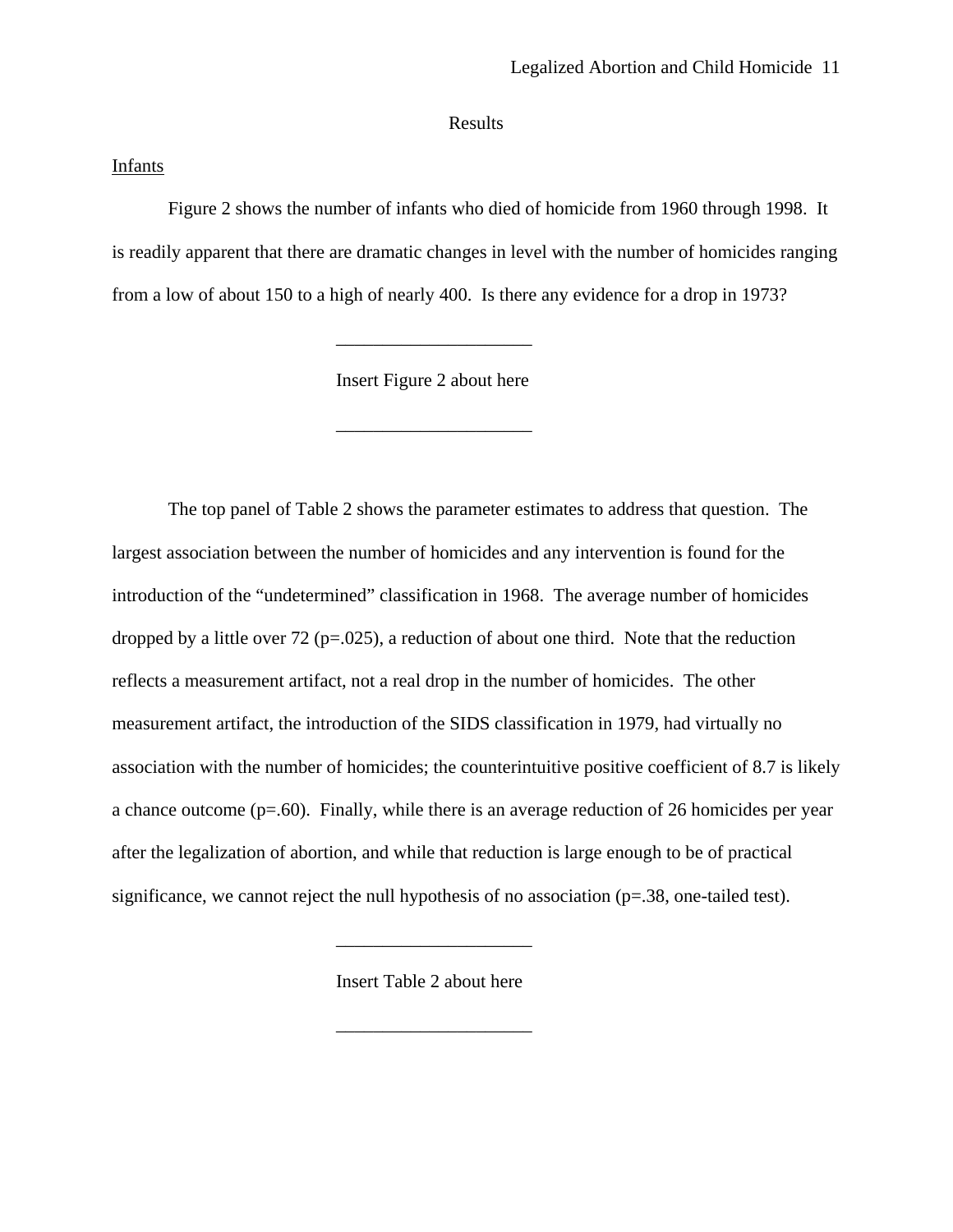<span id="page-13-0"></span>Figure 3, a plot of the homicide time series overlaid with the values fitted by the statistical model, shows that the model fit the data well. Alternatively, formulating the association between legalization and the number of homicides as a change in slope fit the data nearly as well, but did not change the overall story. As a descriptive matter, homicides declined noticeably after the legalization of abortion, but the null hypothesis could not be rejected at conventional levels for either a change in level or a change in slope.

Insert Figure 3 about here

 $\frac{1}{2}$  , and the set of the set of the set of the set of the set of the set of the set of the set of the set of the set of the set of the set of the set of the set of the set of the set of the set of the set of the set

 $\frac{1}{2}$  , and the set of the set of the set of the set of the set of the set of the set of the set of the set of the set of the set of the set of the set of the set of the set of the set of the set of the set of the set

\_\_\_\_\_\_\_\_\_\_\_\_\_\_\_\_\_\_\_\_\_

#### Toddlers

Figure 4 shows the annual time series of the number of toddlers who died of homicide from 1960 through 1998. The number of homicides range from a low of about 125 to a high of nearly 500, with a clear upward trend over time. However, the average rate of increase seems to slow starting around 1973, suggesting a reduction in the slope. We estimated a transfer function model to reflect this reduction. Findings are reported in the [b](#page-13-0)ottom panel of Table 2. $<sup>b</sup>$ </sup>

Insert Figure 4 about here

\_\_\_\_\_\_\_\_\_\_\_\_\_\_\_\_\_\_\_\_\_

 $\overline{\phantom{a}}$ <sup>b</sup> There was no need to include an intervention for the introduction of the SIDS classification in 1979 because it did not apply to toddlers, but we initially included the possible effects of the 1968 introduction of the "underdetermined" classification. Although, as expected from Figure 4, we found a substantial negative association between legalization and the number of homicides, the coefficient for the 1968 measurement artifact had a counterintuitive positive association coupled with a p-value of .32. It was also somewhat correlated with the variable for abortion legalization, which reduced statistical power. Consequently, we dropped the "undetermined" intervention.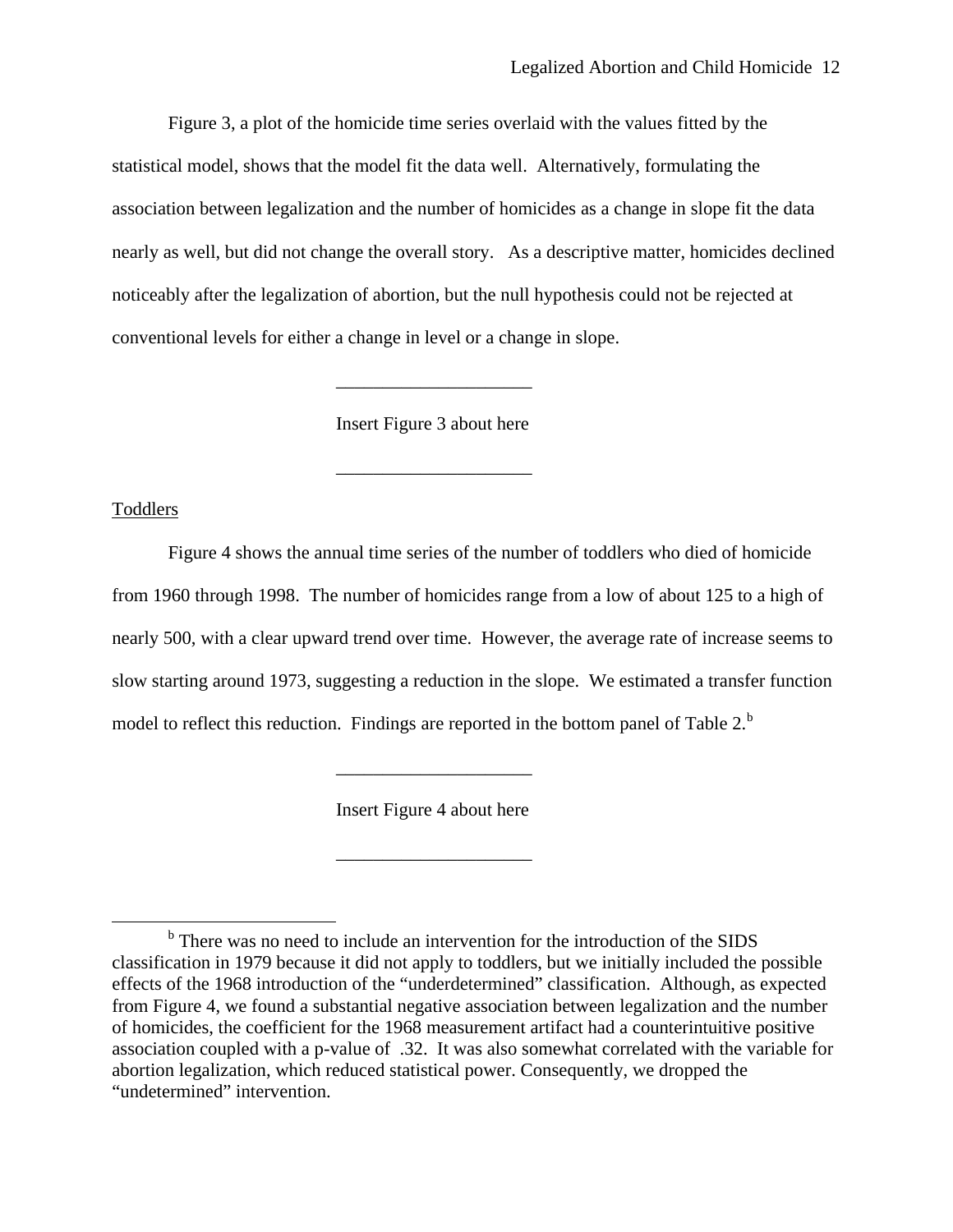There is a reduction of about 8.5 homicides per year in the rate of growth starting in 1975, two years after the legalization of abortion  $(p=0.04)$ . The change in the rate of growth implies that the reductions accumulate each year so that by 1980, for example, there would be about 40 fewer homicides than would be expected if the rate of growth did not slow. Figure 5 provides a visual representation of the change.

Insert Figure 5 about here

 $\frac{1}{2}$  , and the set of the set of the set of the set of the set of the set of the set of the set of the set of the set of the set of the set of the set of the set of the set of the set of the set of the set of the set

\_\_\_\_\_\_\_\_\_\_\_\_\_\_\_\_\_\_\_\_\_

Figure 6 shows that the model fit the data well. Nonetheless, we investigated whether the change in homicides would be represented better by using different time periods (e.g., lags) following the legalization of abortion (e.g., whether an immediate effect could be observed, whether the effect was stronger years later). The overall conclusions did not change when we reformulated the transfer function to allow for different lags. For lags of up to 3 years, the fit of the model was quite good. The associations between the legalization of abortion and the homicides of young children remained negative, although smaller, as one would expect. We also experimented with a transfer function to capture a change in level instead of change in slope. That model did not fit as well and no compelling associations with the legalization of abortion materialized. Thus, the effect for toddlers seemed to be most apparent in 1975 and to be best represented as a change in slope.

Insert Figure 6 about here

 $\frac{1}{2}$  , and the set of the set of the set of the set of the set of the set of the set of the set of the set of the set of the set of the set of the set of the set of the set of the set of the set of the set of the set

\_\_\_\_\_\_\_\_\_\_\_\_\_\_\_\_\_\_\_\_\_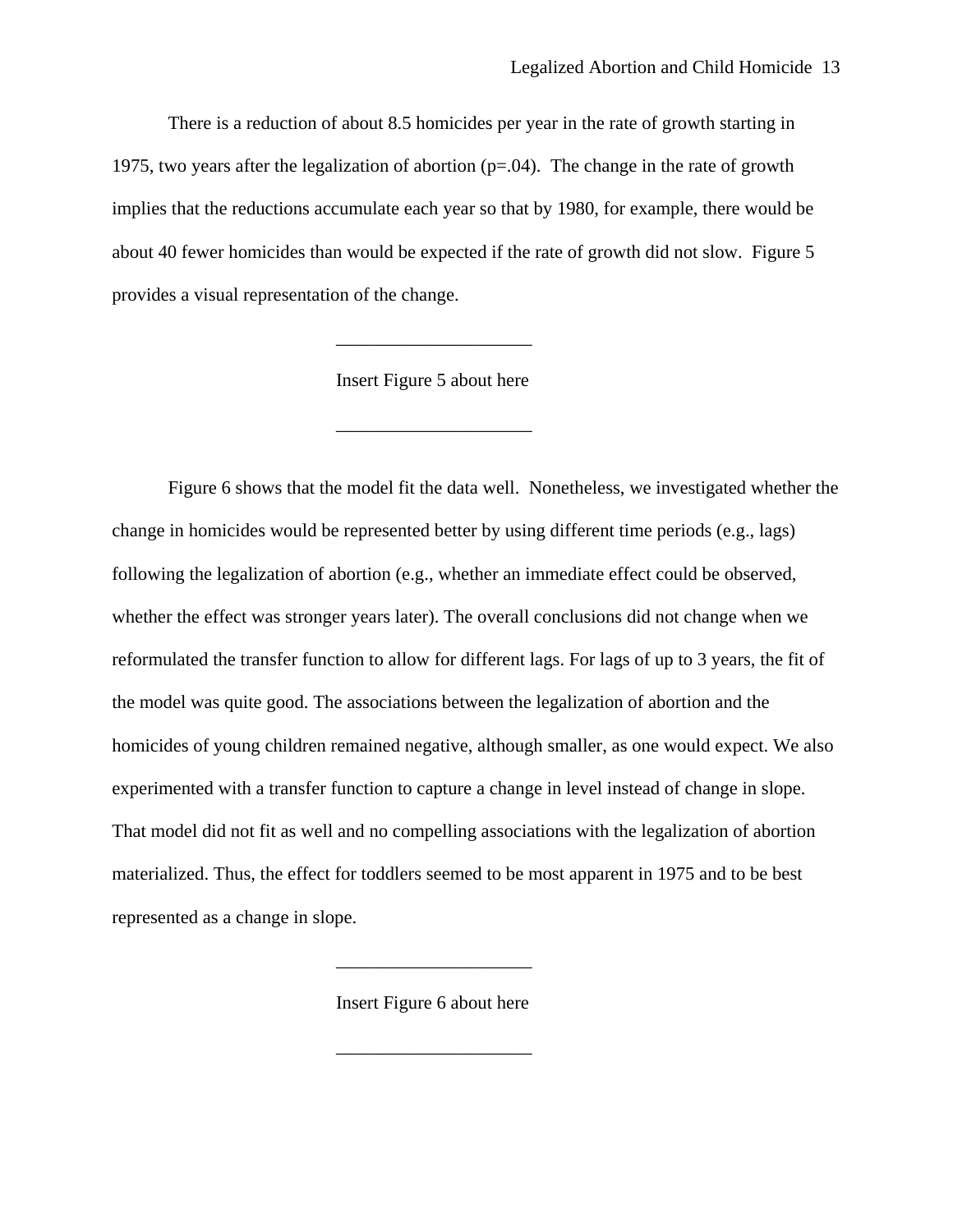#### Discussion

The U.S. Supreme Court decision in Roe v. Wade is associated with a gradual reduction in the number of homicides of children who are one to four years old. The effect is seen in 1975, two years after the legalization of abortion nationwide, a time generally consistent with when abortion services were likely to have become more widely available. There are three, and perhaps more, mechanisms that might explain the association. First, with fewer unwanted children, there are fewer stresses on parents who might be inclined to take out their frustrations and hostilities on their children. This would be true for children of all ages in the home. In a related vein, familial resources (e.g., child care, finances) would be divided among a fewer number of children rather than stretched to accommodate a newborn. Third, abortion reduces, theoretically at least, unwanted children who themselves might have become targets if not immediately then over time. Over time, for example, the best intentions to make the best of a bad situation might be worn down so that at an age of a year or older more serious abuse begins. In addition, as the child grows older and exhibits more independent and sometimes difficult behavior, a hostile parent may be provided with the rationale for abuse under the guise of discipline.

The story for infants is less clear. We find evidence for a reduction in homicide at the expected time, but Type I error (false positives) can not be ruled out. In other words, although the results are in the predicted direction, the legalization of abortion appears to have had a limited, one-time, and not statistically significant association with the homicide of children under the age of one year. Why might that be? One possibility is that because the infant series we analyzed is more variable, it is harder to separate a genuine effect from "noise." Another possibility is because of the physiological vulnerability of newborns, some of the homicides do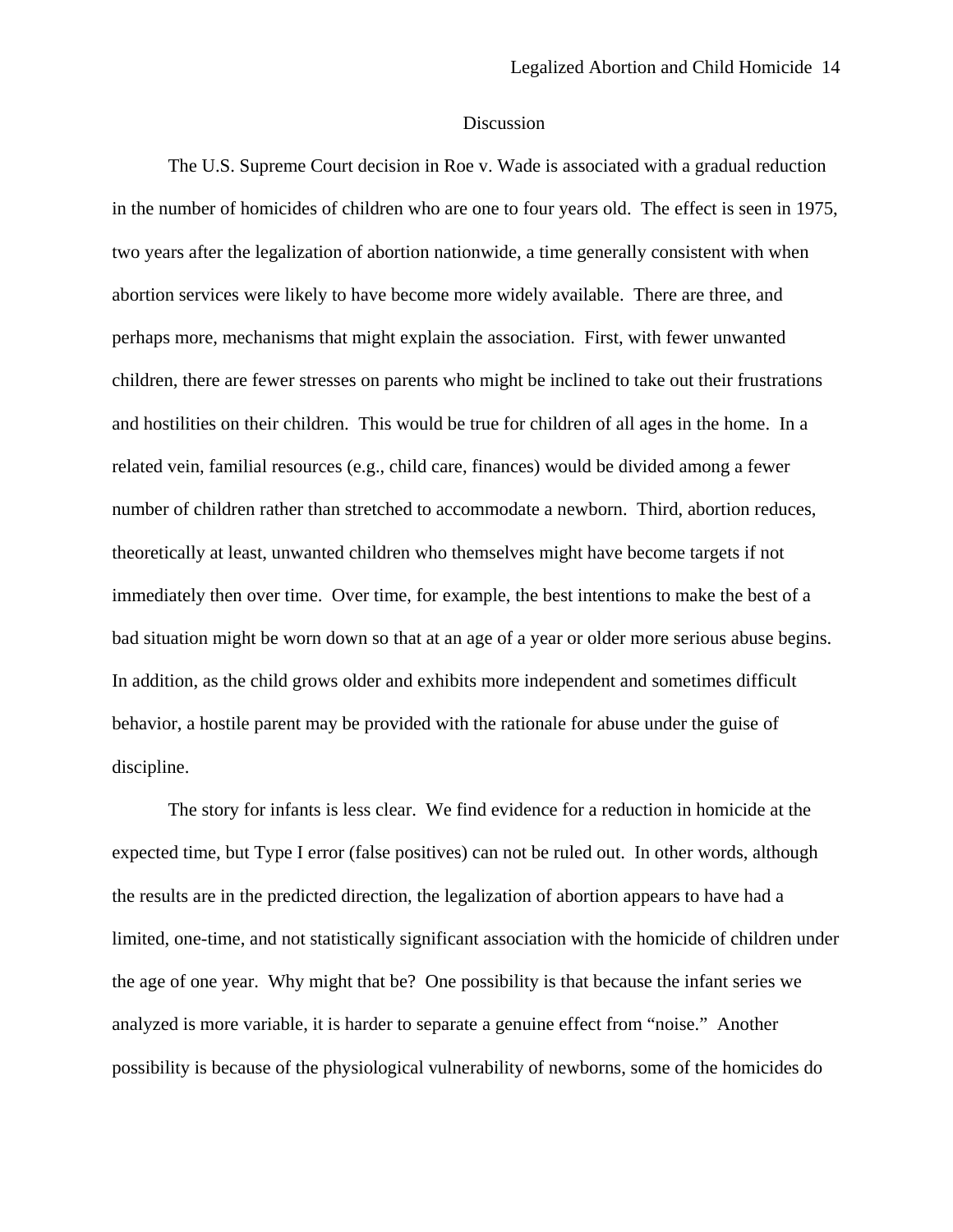not reflect sustained abuse (which one might postulate for unwanted children) but a momentary lapse in self control that can happen even with parents of wanted children. Abortion legalization would not have an impact on these types of homicides.

Previous research has documented a decline in abortion-related deaths of women following the legalization of abortion (Council on Scientific Affairs, 1992). And the decrease continued for years afterwards. Deaths from legal abortion dropped from 3.3 deaths to 0.4 death per 100,000 procedures between 1973 and 1985, perhaps reflecting improved physician education and skill, improvements in medical technology, and the earlier termination of pregnancy (Council on Scientific Affairs, 1992). Whereas the mechanism linking the legalization of abortion with fewer abortion-related fatalities among women may be fairly straightforward, the mechanism is less clear for the subsequent reduction in homicide among young children.

#### Study Strengths and Limitations

We included the deaths of all young children that were classified as homicides in U.S. vital statistics mortality data during the years 1960 through 1998. Working with all of the infant and toddler homicides in that period, we are able to examine the potential association between the federal legalization of abortion and child homicide. The 38 years of data, consisting of 12 years before and 26 years after the legalization of abortion, provides a reasonable time span in which to examine any association between legalized abortion and child homicide.

 We relied on a straightforward design that used the federal decision to legalize abortion as the intervention. Some might want to conduct state-level analyses that take into account the fact that five states—Washington, New York, Alaska, Hawaii, and California—legalized abortion prior to the federal decision. As noted previously, circumstances under which abortion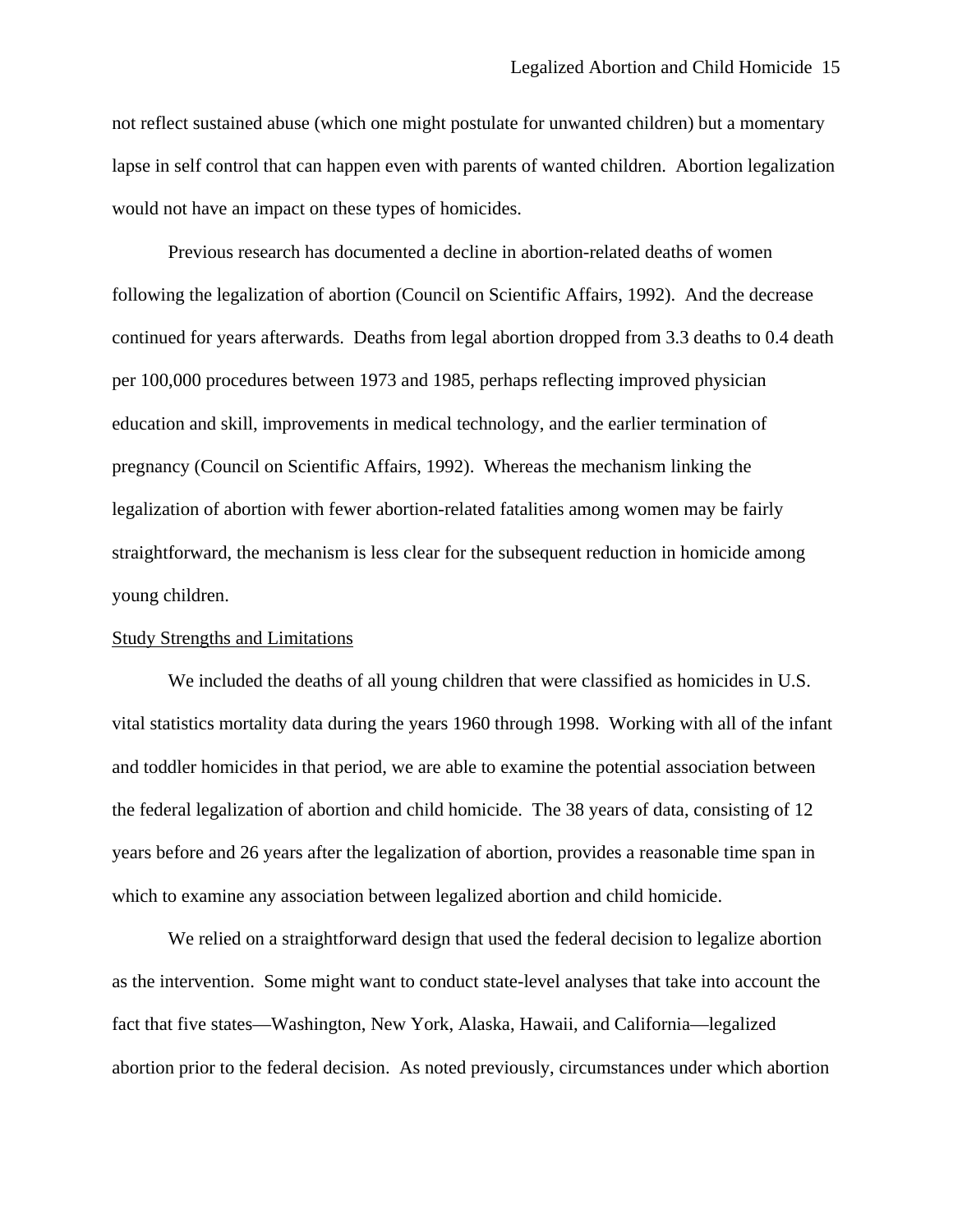was allowed in those states remained quite limited; it was only with the U.S. Supreme Court decision that legalized abortion became more widely available. In addition, geographic mobility limits the usefulness of state-level comparisons. Some pregnant women travel to other states to obtain an abortion. This might have been the case especially when some states had legalized abortion before the *Roe v. Wade* decision--pregnant women who were particularly desperate but who wanted a legal abortion or those of greater means might have traveled to one of the five states where abortion was legal. Abortion data contain information about state of residence--the estimated proportion of abortions provided to nonresidents in 1994 ranges from about 50% in the District of Columbia to about 2% in New Jersey (Koonin, Smith, Ramick, Strauss, & Hopkins, 1997). However, even recent residency data are limited; for example, in 1994, 10 states did not collect information on residency (Koonin, et al., 1997). Moreover, geographic mobility may be a problem in another way. Although it likely would be a small problem for the infants and a somewhat larger problem for the 1- to 4-year olds, 8.6% of the U.S. population moved to another state from 1970 to 1975 (U.S. Bureau of the Census, 1976). Using national data helped avoid the geographic mobility complication inherent in state-level analyses.

Other events might account for the findings, and we investigated the possibility that two changes in the data classification scheme might have influenced the findings. The 1968 introduction of the category of "undetermined" into the classification scheme was associated, among children under one year of age, with an abrupt drop in the number of deaths that were classified as homicides. No such drop was observed for one- to four-year olds. For both groups, the legalization of abortion was associated with the reduction of homicide above and beyond the change in the classification scheme (although for infants the weight of the evidence against a false positive does not meet conventional levels). The introduction of SIDS into the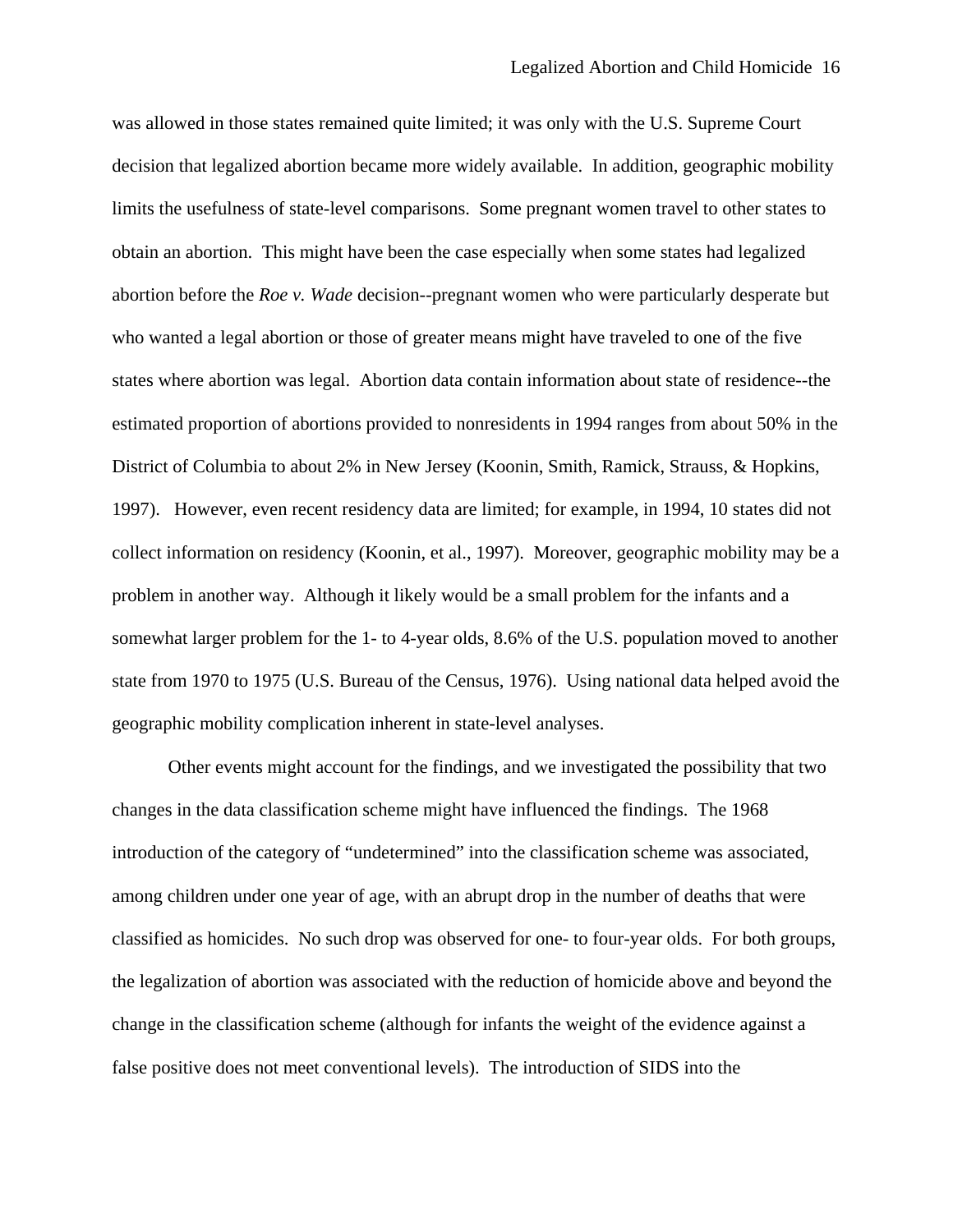classification scheme was not associated with a change in the designation of homicides of infants, the only age group that would be affected by such a change.

The investigation was limited to an empirical investigation of the question. Whether the observed association between legalized abortion and the reduction of homicide among toddlers was due to improved timing of births, a decrease in unwanted births, reduced family size, or some other mechanism is beyond the reach of these data. Moreover, the ethical and moral implications of the association between the legalization of abortion and child homicide are beyond the scope of this paper.

#### Conclusions

The 1973 legalization of abortion in the U.S. was associated with a statistically significant reduction in the number of 1- to 4-year old homicide victims in subsequent years. The homicides of infants were decreased but the change was not statistically significant. Events coinciding with the *Roe v. Wade* decision might have had an impact on infant and toddler homicide mortality but we are hard-pressed to generate alternative explanations. For example, perhaps the 1972 introduction of WIC (Women, Infants, and Children), the federally-funded nutrition program for low income women and nursing mothers, had an effect on child health but it is difficult to fathom the basis for an association between improved nutrition and a decrease in the homicide of toddlers. We do not, however, claim that we have definitely demonstrated a causal relationship between the legalization of abortion and the subsequent reduction in the homicide of 1- to 4-year olds.

Therapeutic abortion appears to play a unique role in women's reproductive choices. Despite sex education in schools, widespread youth clinics, and free family planning services, more than 30,000 legal abortions are performed each year in Sweden (Larsson, Aneblom,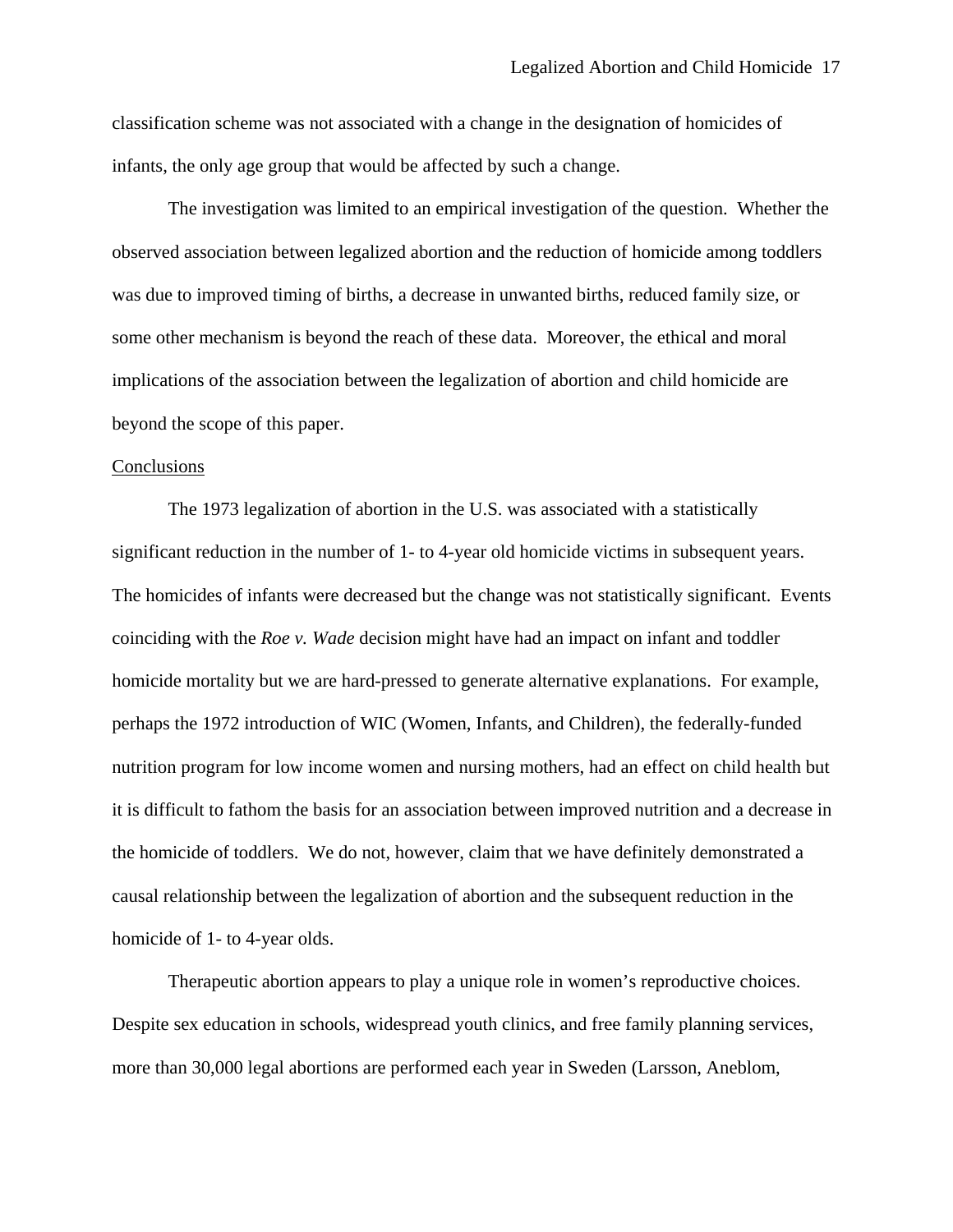Odlind, & Tyden, 2002). One can only speculate what would have happened if these women were unable to obtain an abortion. Longitudinal European research concludes that children born in such circumstances are more psychosocially disadvantaged than their peers (Forssman & Thuwe, 1966; David, 1992). Such information is relevant given that multiple barriers to abortion services exist in the U.S. including distance, gestational limits, cost, and harassment (Henshaw, 1991, 1995, 1998).

Given that policies are implemented in a social milieu consisting of many unmeasured and perhaps unmeasurable characteristics, it is difficult to determine the effects of any single policy. Moreover, it is difficult to assess the unintended and unanticipated consequences of national policy decades after the fact. Nonetheless, given the health implications of national policy, such as in *Roe v. Wade,* it is critical that the effects of such policy be examined and estimated. Such difficulty underscores the need for further study of the intended and unintended effects of national health policy.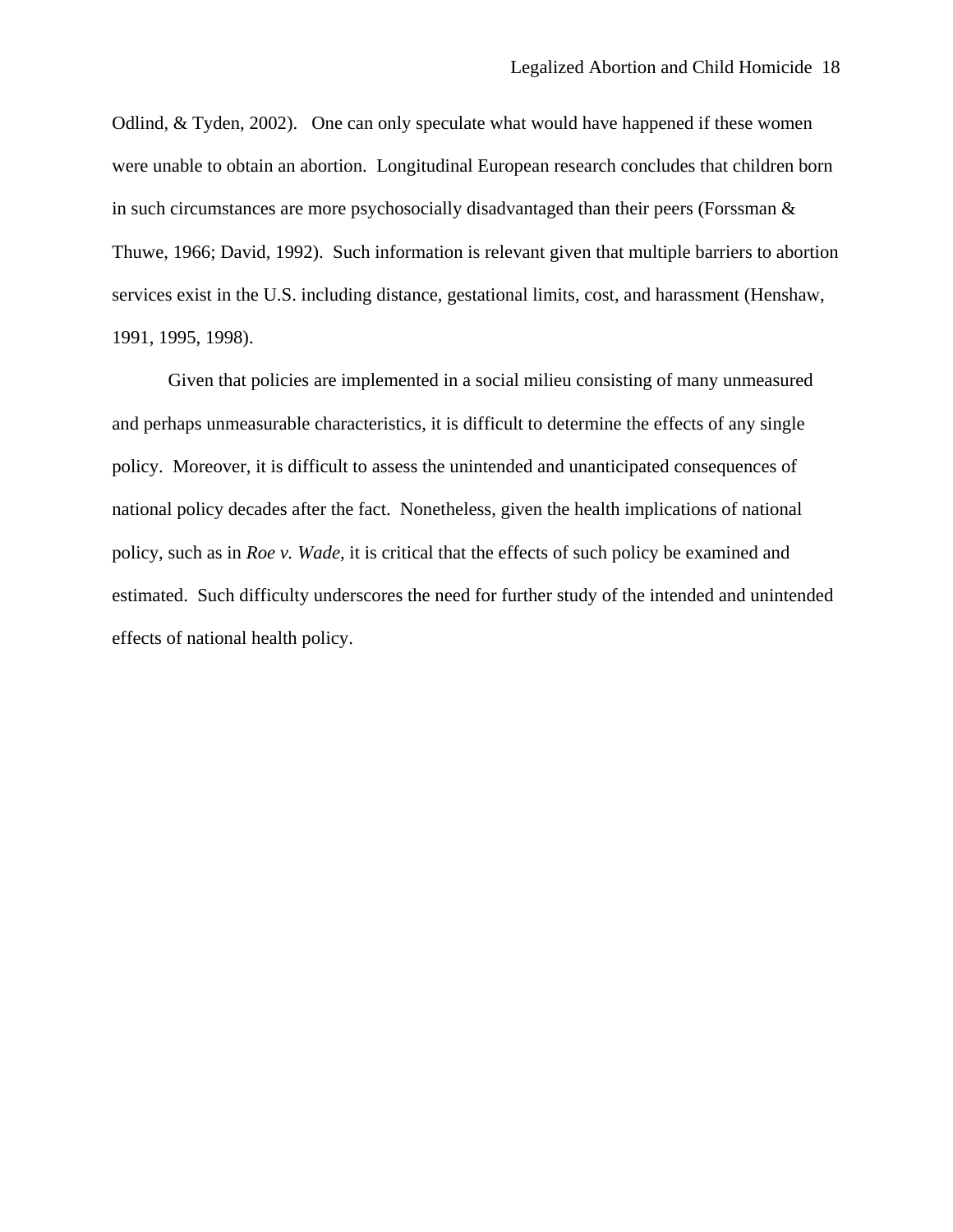#### References

Alan Guttmacher Institute. (2000). Induced abortion (US), 2000. Available at: [http://www.agi-usa.org/pubs/fb\\_induced\\_abortion.html.](http://www.agi-usa.org/pubs/fb_induced_abortion.html) Accessed June 17, 2001.

Bauman, K. E., & Anderson, A. E. (1980). Legal abortions and trends in fetal and infant mortality rates in the United States. Amerian Journal of Obstetrics and Gynecology, 136, 194-202.

Berk, R.A., Sorenson, S.B., Wiebe, D.J., & Upchurch, D.M. (under review). Youth homicide and the legalization of abortion.

Blum R.W., & Resnick, M.D. (1982). Adolescent sexual decision-making:

Contraception, pregnancy, abortion, motherhood. Pediatric Annals, 11, 797-805.

Box, G. E. P., Jenkins, G. M, & Reinsel, G. C. (1994) Time Series Analysis (3<sup>rd</sup> ed.). Prentice Hall.

Bracken, M.C., Klerman, L.V., & Bracken, M. (1978). Abortion, adoption, or motherhood: An empirical study of decision-making during pregnancy. American Journal of Obstetrics and Gynecology, 130, 251-262.

Bracken, M.B. Hachamovitch, M., & Grossman, G. (1974). The decision to abort and psychological sequelae. Journal of Nervous and Mental Disorder, 158, 154-162.

Christoffel, K.K. (1984). Homicide in childhood: a public health problem in need of attention. American Journal of Public Health, 74, 68-70.

Council on Scientific Affairs, American Medical Association. (1992). Induced termination of pregnancy before and after Roe v Wade. Trends in the mortality and morbidity of women. Journal of the American Medical Association, 268, 3231-3239.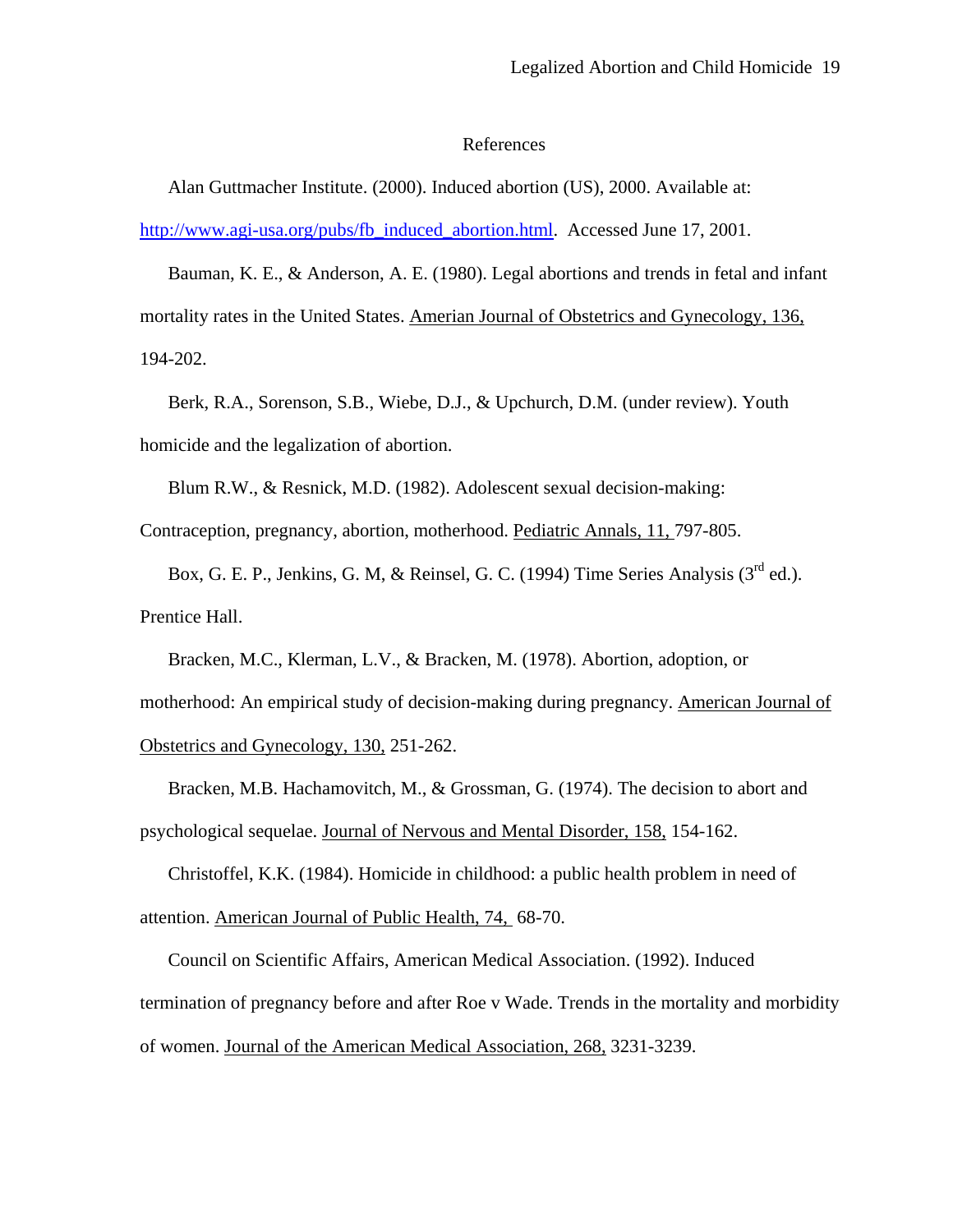David, H.P. (1992). Born unwanted: Long-term developmental effects of denied abortion. Journal of Social Issues, 48, 163-181.

Donohue, J. J. & Levitt, S. D. (2001). The impact of legalized abortion on crime.

Quarterly Journal of Economics, CXVI, 379-420.

Faria, G., Barrett, E., & Goodman, L.M. (1985). Women and abortion: Attitudes, social networks, and decision-making. Social Work in Health Care, 11, 85-99.

Finken, L.L. & Jacobs, J.E., (1996). Consultant choice across decision contexts: Are abortion decisions different? Journal of Adolescent Research, 11, 235-260.

Ford, C.V., Castelnuovo-Tedesco, P., & Long, K.D. (1972). Women who seek therapeutic abortion: A comparison with women who complete their pregnancies. American Journal of Psychiatry, 129, 546-552.

Forssman, H., & Thuwe, I. (1966). One hundred and twenty children born after application for therapeutic abortion refused. Acta Psychiatric Scandinavica, 42, 71-88.

Fox, J. A., & Zawitz, M. W. (2000). *Homicide Trends in the United States: 1998 Update*. NCJ 179767. Rockville, MD: U.S. Dept. of Justice, Office of Justice Programs, Bureau of Justice Statistics.

Friedlander, M.L., Kaul, T.J., & Stimel, C.A. (1984). Abortion: Predicting the complexity of the decision-making process. Women & Health, 9, 43-54.

Friedman, C.M., Greenspan, R., & Mittleman, R. (1974). The decision-making process and the outcome of therapeutic abortion. American Journal of Psychiatry, 131, 1332-1337.

Henshaw, S.K. (1991). The accessibility of abortion services in the United States. Family Planning Perspectives, 23, 246-253.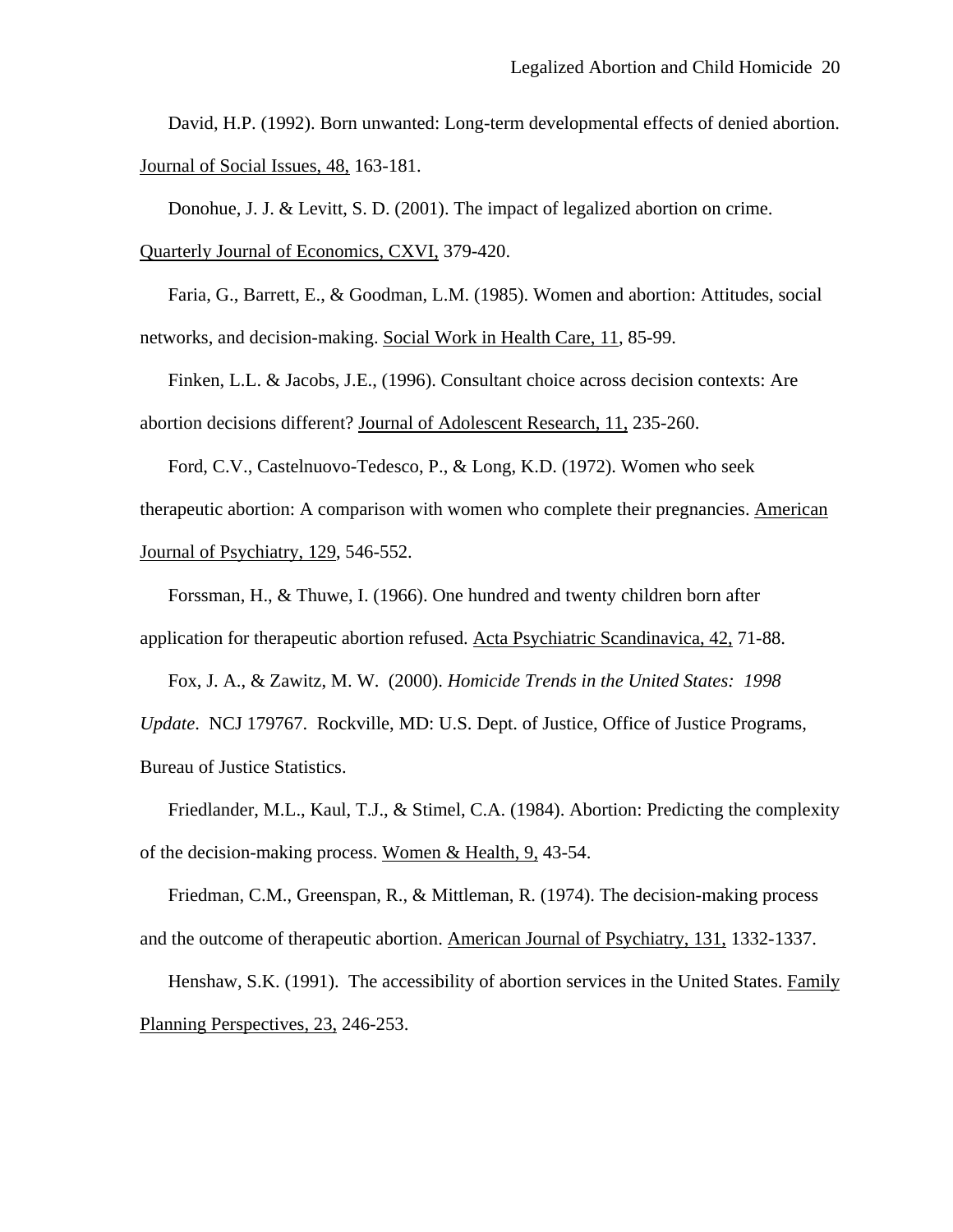Henshaw, S.K. (1995). Factors hindering access to abortion services. Family Planning Perspectives, 27, 54-59, 87.

Henshaw, S.K. (1998). Barriers to access to abortion services. In L.J. Beckman & S.M.

Harvey (Eds.), The new civil war: The psychology, culture, and politics of abortion (pp. 61-

80). Washington, D.C.: American Psychological Association.

International Classification of Diseases. Manual of the international statistical classification of diseases, injuries, and causes of death. 7<sup>th</sup> rev. Geneva, Switzerland: World Health Organization; 1955.

International Classification of Diseases. Manual of the international statistical classification of diseases, injuries, and causes of death. 8<sup>th</sup> rev. Geneva, Switzerland: World Health Organization; 1969.

International Classification of Diseases. Manual of the international statistical classification of diseases, injuries, and causes of death.  $9<sup>th</sup>$  rev. Geneva, Switzerland: World Health Organization; 1977.

Jason, J., Gilliland, J. C., & Tyler, C. W. (1983). Homicide as a cause of pediatric morality in the United States. Pediatrics, 72, 191-197.

Johnstone, F.D., Brettle, R.P., MacCallum, L.R., Mok, J.,Peutherer, J.F., & Burns, S. (1990). Women's knowledge of their HIV antibody state: Its effect on their decision whether to continue the pregnancy. British Medical Journal, 300, 23-24.

Joyce, T. (2001). Did legalized abortion lower crime? NBER Working Paper No. W8319. Available at: [http://papers.nber.org/papers/W8319.](http://papers.nber.org/papers/W8319) Accessed June 17, 2001.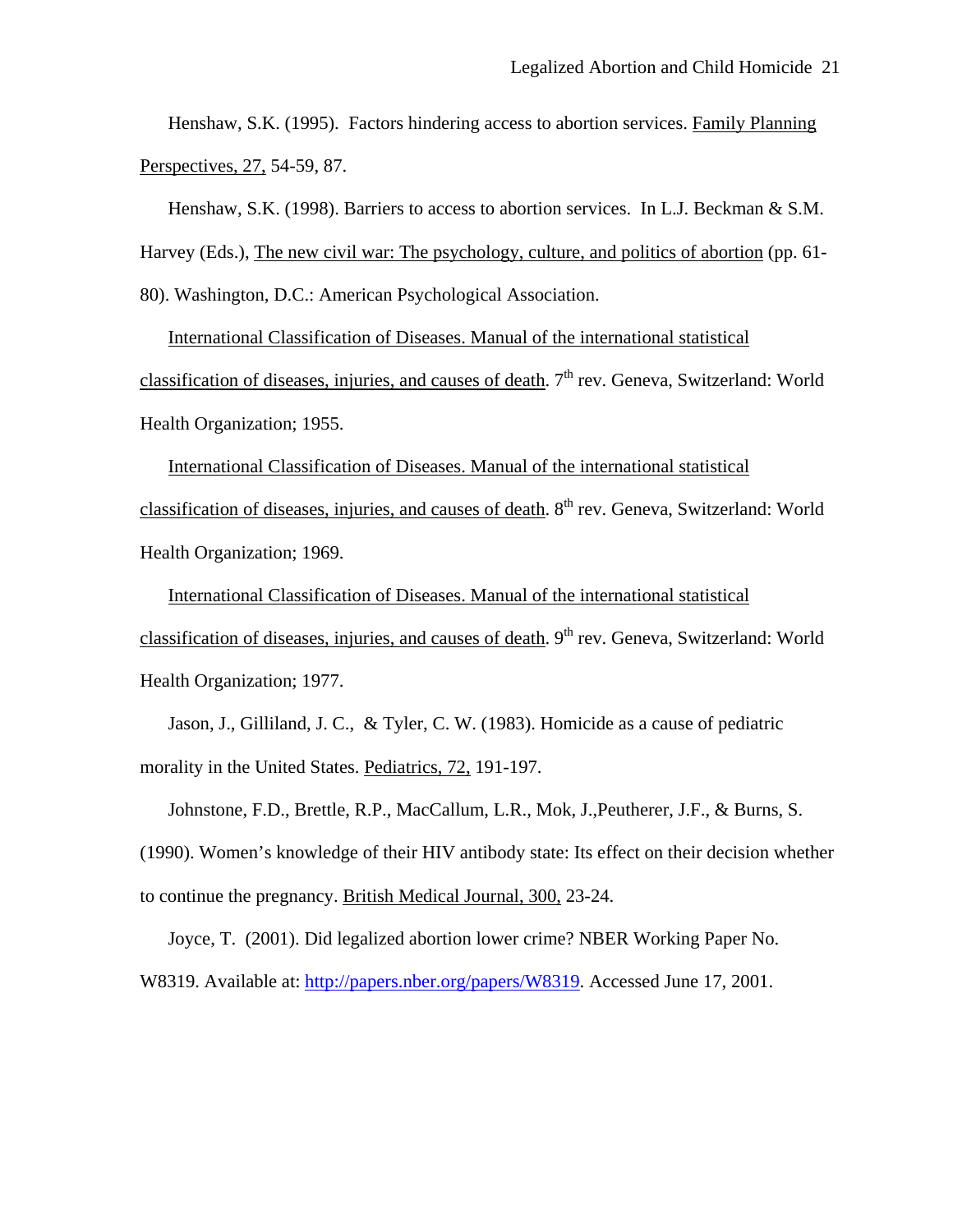Koonin, L.M., Smith, J. C., Ramick, M., Strauss, L. T., & Hopkins, F. W. (1997).

Abortion surveillance--United States, 1993 and 1994. Morbidity and Mortality Weekly Reports, 46(SS-4), 37-98.

Koonin, L.M., Strauss, L.T., Chrisman, C.E., & Parker, W.Y. (2000). Abortion surveillance – United States, 1997. Morbidity and Mortality Weekly Report, 49, SS11, 1-44.

Larsson, M., Aneblom, G., Odlind, F., & Tyden, T. (2002). Reasons for pregnancy termination, contraceptive habits and contraceptive failure among Swedish women requesting an early pregnancy termination. Acta Obstetics Gynecology Scandinavia, 81, 64- 71.

Lester, D. (1992). Roe v Wade was followed by a decrease in neonatal homicide.Journal of the American Medical Association, 167, 3027-3028.

Lott, J. R., & Whitley, J. (2001). Abortion and crime: Unwanted children and out-ofwedlock births. Yale Law School Working Paper #254. Available at:

[http://papers.ssrm.com/paper.taf?abstract\\_id=270126.](http://papers.ssrm.com/paper.taf?abstract_id=270126) Accessed June 17, 2001.

Luscutoff, S.A., & Elms, A.C. (1975). Advice in the abortion decision. Journal of Counseling Psychology, 22, 140-146.

McClain, P. W., Sacks, J. J., Froehlke, R. G,, & Ewigman, B. G. (1993). Estimates of fatal child abuse and neglect, United States, 1979 through 1988*.* Pediatrics, 91*,* 338-343.

Merz, J. F., Jackson, C. A., & Klerman, J. A. (1995). A review of abortion policy

Legality, Medicaid funding, and parental involvement, 1967-1994. Women's Rights Law

Reporter, 1*,* 17.

Murphy, S. L. (2000). *Final Data for 1998. National Vital Statistics Reports*; vol 48 no. 11. Hyattsville, MD: National Center for Health Statistics.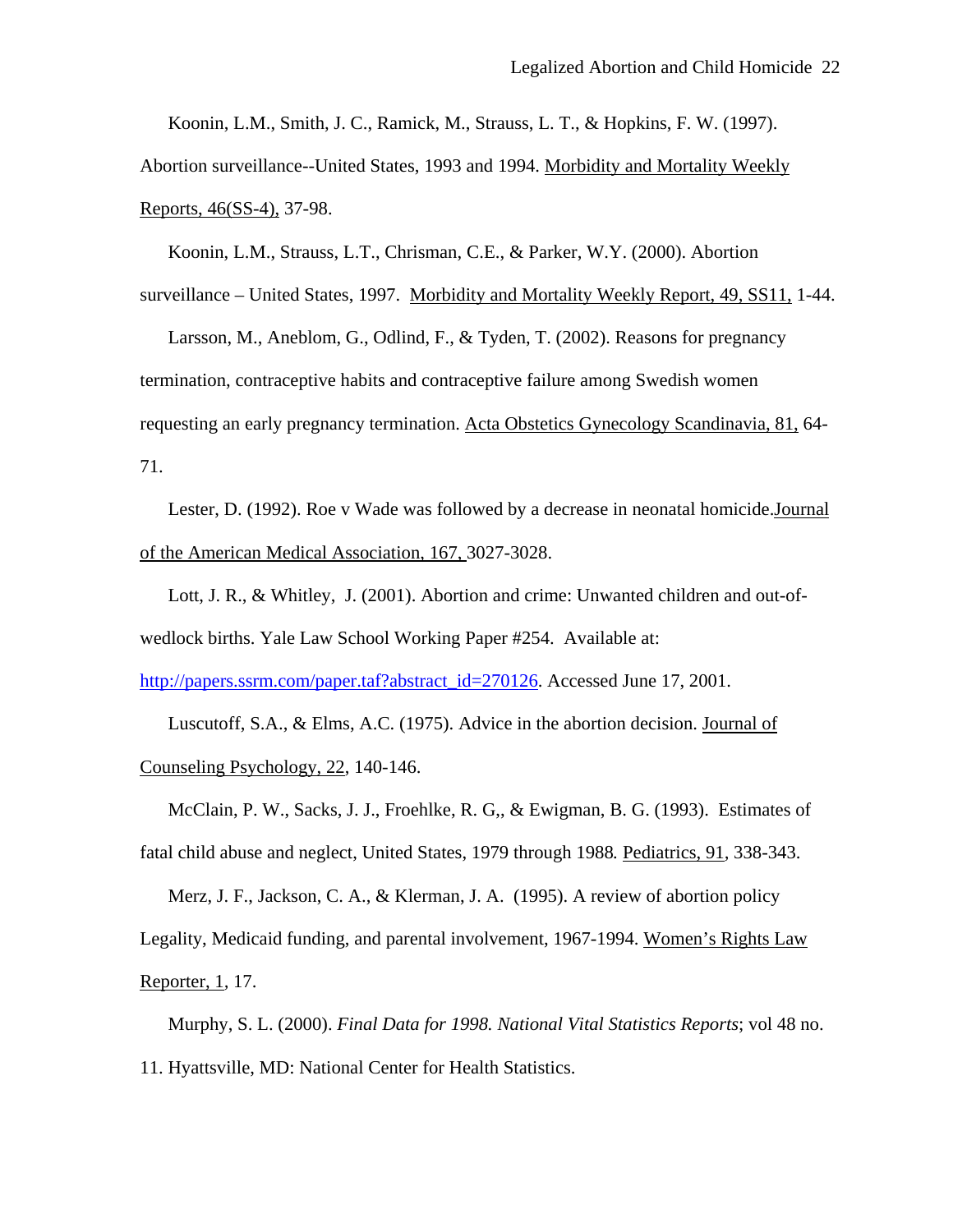National Center for Health Statistics. Vital Statistics of the United States, 1960-1998 (individual years), Vol. 2, Mortality, Part B. Department of Health and Human Services. Public Health Service. Washington, DC: U.S. Government Printing Office.

Ortiz, C.G., & Vazquez Nuttal, E. (1987). Adolescent pregnancy: Effects of family support, education, and religion on the decision to carry or terminate among Puerto Rican teenagers. Adolescence, 22, 897-917.

Overpeck, M. D., Brenner, R. A., Trumble, A. C., Trifiletti, L. B., & Berendes, H. W. (1998). Risk factors for infant homicide in the United States. New England Journal of Medicine, 339, 1211-1216.

Quick, J. D. (1978). Liberalized abortion in Oregon: effects on fertility, prematurity, fetal death, and infant death. American Journal of Public Health, 68, 1003-1008.

Robertson, L. S. (1981). Abortion and infant mortality before and after the 1973 US Supreme Court decision on abortion. Journal of Biosocial Science, 13,*,* 275-280.

Rosen, R.H., & Martindale, L.J. (1978 ). Sex role perceptions and the abortion decision. Journal of Sex Research, 14, 231-245.

Russo, N.F., & Denious, J.E. (1998). Why is abortion such a controversial issue in the United States? In L.J. Beckman & S.M. Harvey (Eds.), The new civil war: The psychology, culture, and politics of abortion (pp. 25-60). Washington, D.C.: American Psychological Association.

Russo, N.F., Horn, J.D., & Schwartz, R. (1992). U.S. abortion in context: Selected characteristics and motivations of women seeking abortions. Journal of Social Issues, 48, 183-202.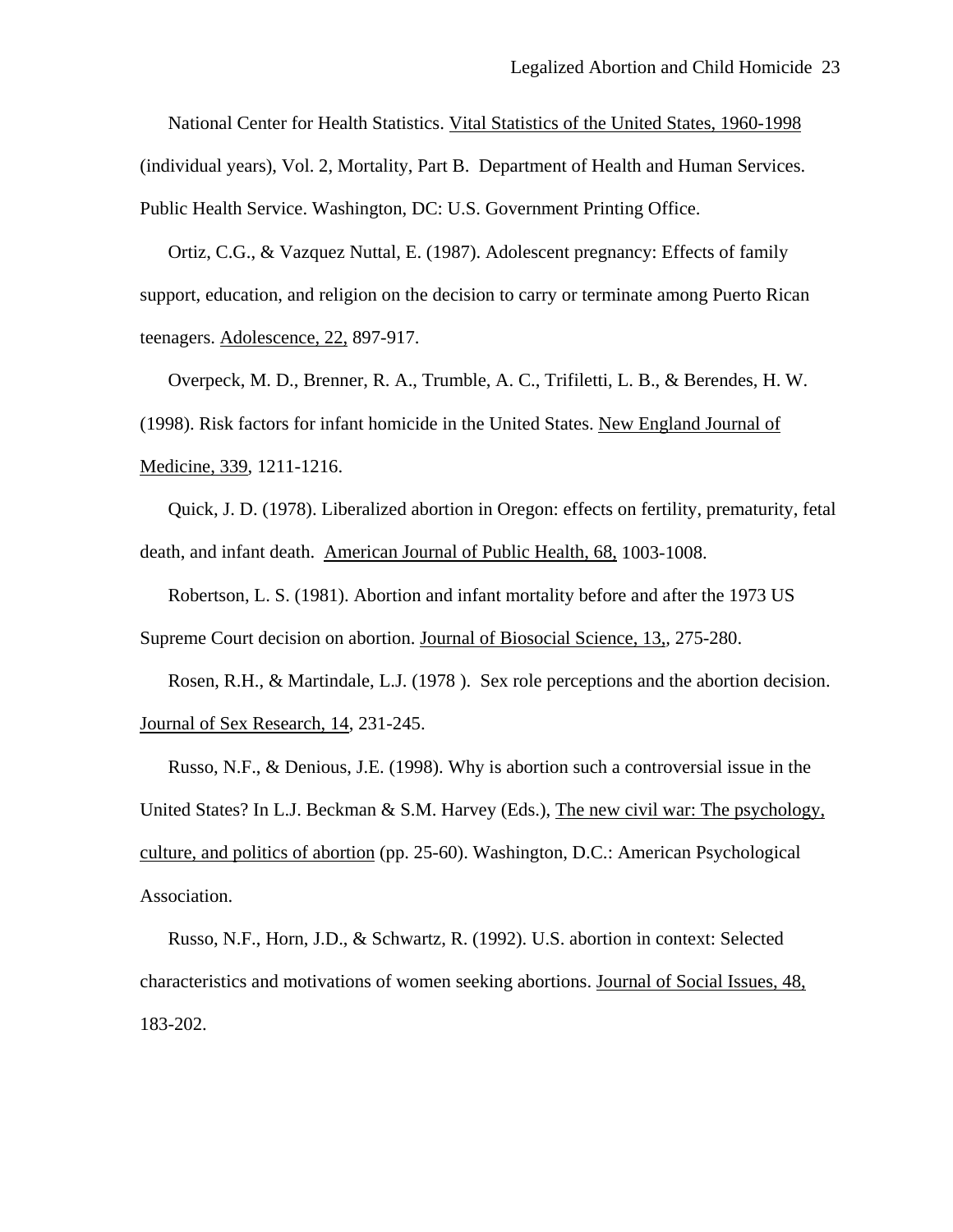Schechtman, K.B., Gray, D.L., Baty, J.D., & Rothman, S.M. (2002). Decision-making for termination of pregnancies with fetal anomalies: Analysis of 53,000 pregnancies. Obstetrics and Gynecology, 99, 216-222.

Smetana, J.G. (1982). Reasoning in the personal and moral deomains: Adolescent and youg adults women's decision-making regarding abortion. Journal of Applied Developmental Psychology, 2, 211-226.

Sorenson, S. B., Shen, H., & Kraus, J. F. (1997a). Undetermined manner of death: A comparison with unintentional injury, suicide, and homicide death. Evaluation Review, 21, 43-57.

Sorenson, S. B., Shen, H., & Kraus, J. F. (1997b). Coroner-reviewed infant and toddler deaths: Many "undetermineds" resemble homicides. Evaluation Review, 21*,* 58-76.

Stevans, L.K., Register, C.A., & Sessions, D.N. (1992). The abortion ecision: A qualitative choice approach. Social Indicators Research, 27, 327-344.

Torres, A., & Forrest, J.D. (1988). Why do women have abortions? Family Planning Perspectives, 20, 169-176.

U.S. Bureau of the Census. (1976). Statistical Abstract of the United States: 1976*.* (97th edition.) Washington, D.C.: U.S. Bureau of the Census. (Table 33. Mobility Status of the Population, By Geographic Regions: 1970 to 1975.)

Ventura S.J., Mosher, W.D., Curtin, S.C., Abma, J.C., & Henshaw, S. (2000). Trends in pregnancies and pregnancy rates by outcome: Estimates for the United States, 1976-96. Vtial Health Statistics, Series 21, No. 56, 1-47.

Wilcox, B.L., Robbennolt, J.K., & O'Keeffe, J.E. (1998). Federal abortion policy and politics: 1973 to 1996. In L.J. Beckman & S.M. Harvey (Eds.), The new civil war: The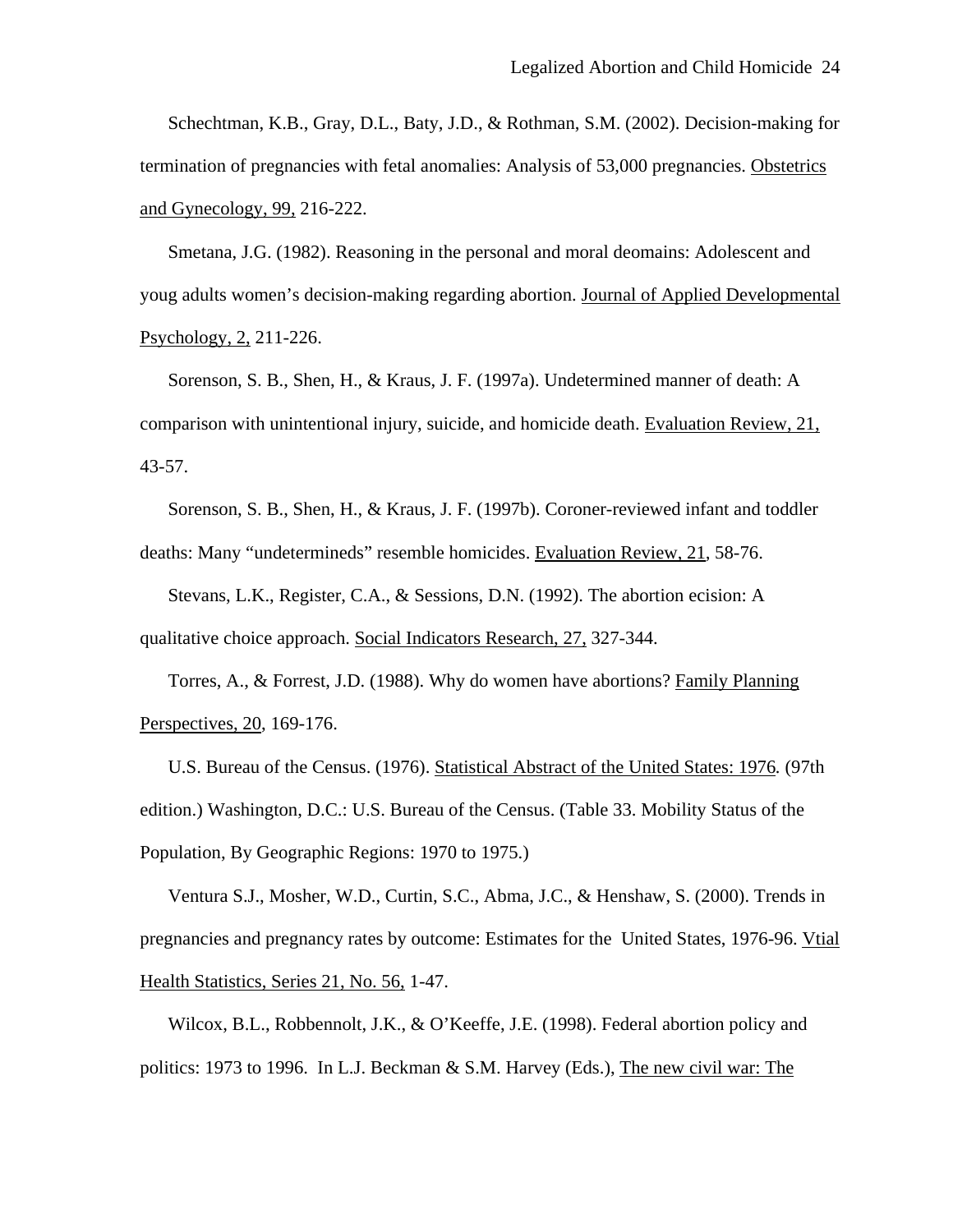psychology, culture, and politics of abortion (pp. 3-24). Washington, D.C.: American Psychological Association.

Winpisinger, K. A., Hopkins, R. S., Indian, R. W., & Hostetler, J. R. (1991). Risk factors for childhood homicide in Ohio: A birth certificate-based case-control study. American Journal of Public Health, 81, 1052-1054.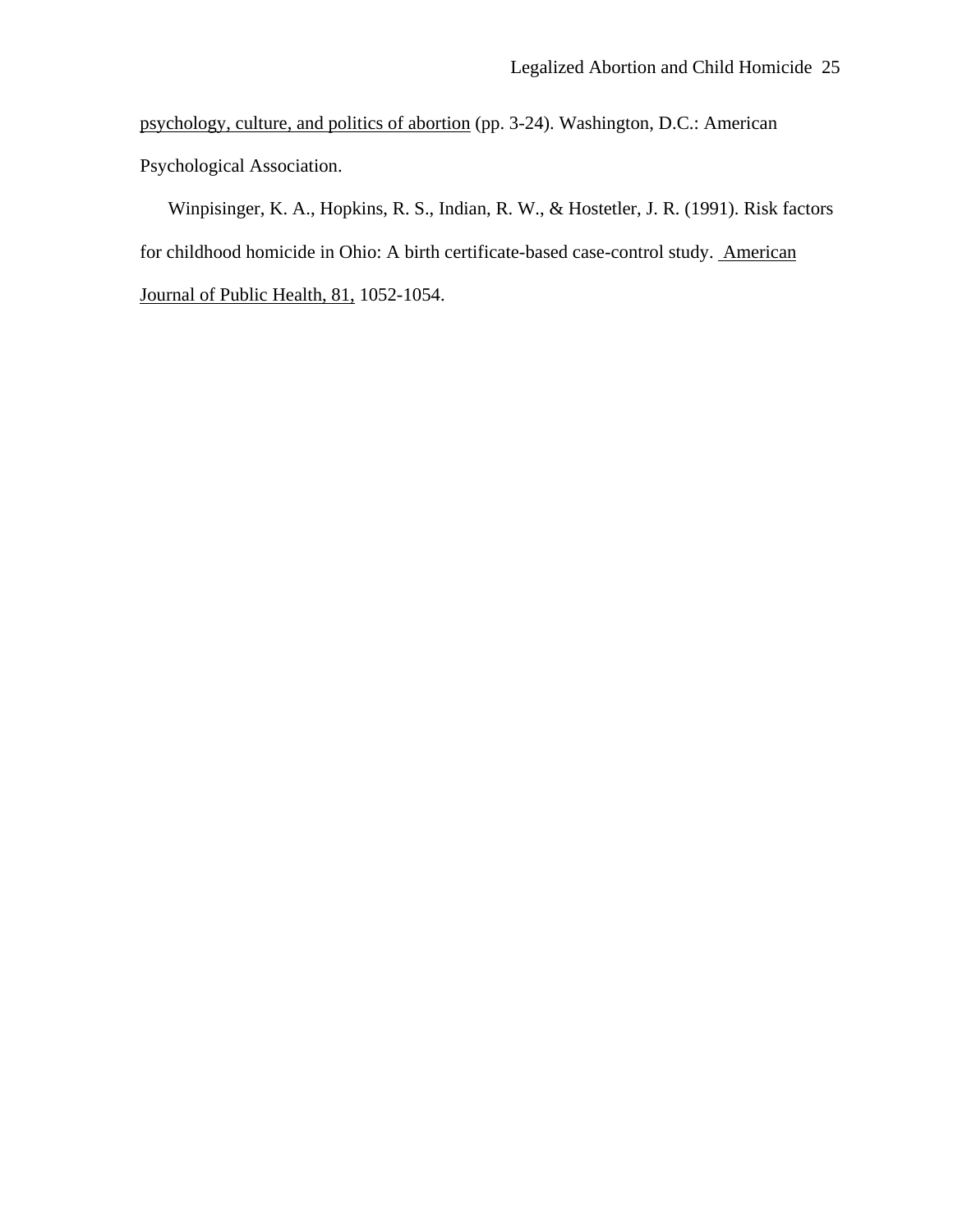|      | Homicide   |           | Unintentional injury |           | Undetermined |           | <b>SIDS</b> |
|------|------------|-----------|----------------------|-----------|--------------|-----------|-------------|
|      | $< 1$ year | 1-4 years | $<$ 1 year           | 1-4 years | $< 1$ year   | 1-4 years | $<$ 1 year  |
| 1960 | 199        | 116       | 3831                 | 5119      |              |           |             |
| 1961 | 192        | 169       | 3581                 | 5041      |              |           |             |
| 1962 | 205        | 145       | 3653                 | 5053      |              |           |             |
| 1963 | 195        | 184       | 3514                 | 5174      |              |           |             |
| 1964 | 219        | 200       | 3406                 | 5184      |              |           |             |
| 1965 | 213        | 189       | 3316                 | 5270      |              |           |             |
| 1966 | 211        | 189       | 3096                 | 5411      |              |           |             |
| 1967 | 226        | 172       | 2751                 | 5074      |              |           |             |
| 1968 | 163        | 213       | 2520                 | 4743      | 99           | 155       |             |
| 1969 | 151        | 238       | 2425                 | 4548      | 127          | 179       |             |
| 1970 | 150        | 258       | 2570                 | 4733      | 126          | 175       |             |
| 1971 | 187        | 295       | 2549                 | 4718      | 112          | 177       |             |
| 1972 | 172        | 246       | 1784                 | 4358      | 94           | 174       |             |
| 1973 | 160        | 342       | 1972                 | 4836      | 90           | 148       |             |
| 1974 | 166        | 296       | 1727                 | 4347      | 108          | 169       |             |
| 1975 | 178        | 317       | 1609                 | 4073      | 94           | 145       |             |
| 1976 | 170        | 306       | 1526                 | 3991      | 103          | 146       |             |
| 1977 | 177        | 330       | 1455                 | 3759      | 105          | 132       |             |
| 1978 | 161        | 313       | 1507                 | 3932      | 84           | 115       |             |
| 1979 | 170        | 314       | 1080                 | 3349      | 81           | 85        | 5279        |
| 1980 | 210        | 319       | 1166                 | 3313      | 68           | 98        | 5510        |
| 1981 | 189        | 360       | 981                  | 2649      | 77           | 77        | 5295        |
| 1982 | 218        | 379       | 1024                 | 3084      | 71           | 64        | 5278        |
| 1983 | 193        | 320       | 956                  | 3043      | 55           | 67        | 5305        |
| 1984 | 237        | 341       | 838                  | 2814      | 59           | 55        | 5874        |
| 1985 | 200        | 348       | 890                  | 2856      | 52           | 66        | 5315        |
| 1986 | 278        | 382       | 909                  | 2934      | 50           | 49        | 5278        |
| 1987 | 273        | 334       | 950                  | 2921      | 53           | 71        | 5230        |
| 1988 | 315        | 381       | 936                  | 2858      | 39           | 54        | 5476        |
| 1989 | 335        | 393       | 996                  | 2774      | 51           | 56        | 5634        |
| 1990 | 332        | 377       | 930                  | 2566      | 53           | 31        | 5417        |
| 1991 | 380        | 428       | 961                  | 2665      | 48           | 41        | 5349        |
| 1992 | 326        | 429       | 819                  | 2467      | 41           | 34        | 4891        |
| 1993 | 344        | 464       | 898                  | 2590      | 61           | 39        | 4669        |
| 1994 | 313        | 473       | 889                  | 2517      | 47           | 47        | 4073        |
| 1995 | 311        | 452       | 787                  | 2280      | 57           | 45        | 3397        |
| 1996 | 332        | 420       | 804                  | 2147      | 58           | 54        | 3050        |
| 1997 | 317        | 375       | 765                  | 2005      | 57           | 40        | 2991        |
| 1998 | 322        | 399       | 754                  | 1935      | 75           | 43        | 2822        |

Table 1. Number of homicide, unintentional injury, undetermined and SIDS deaths of young children, U.S., 1960-1998

Data source: National Center for Health Statistics. Vital statistics of the United States for 1960- 1998, vol II, mortality, part A. Washington: Public Health Service. Published annually.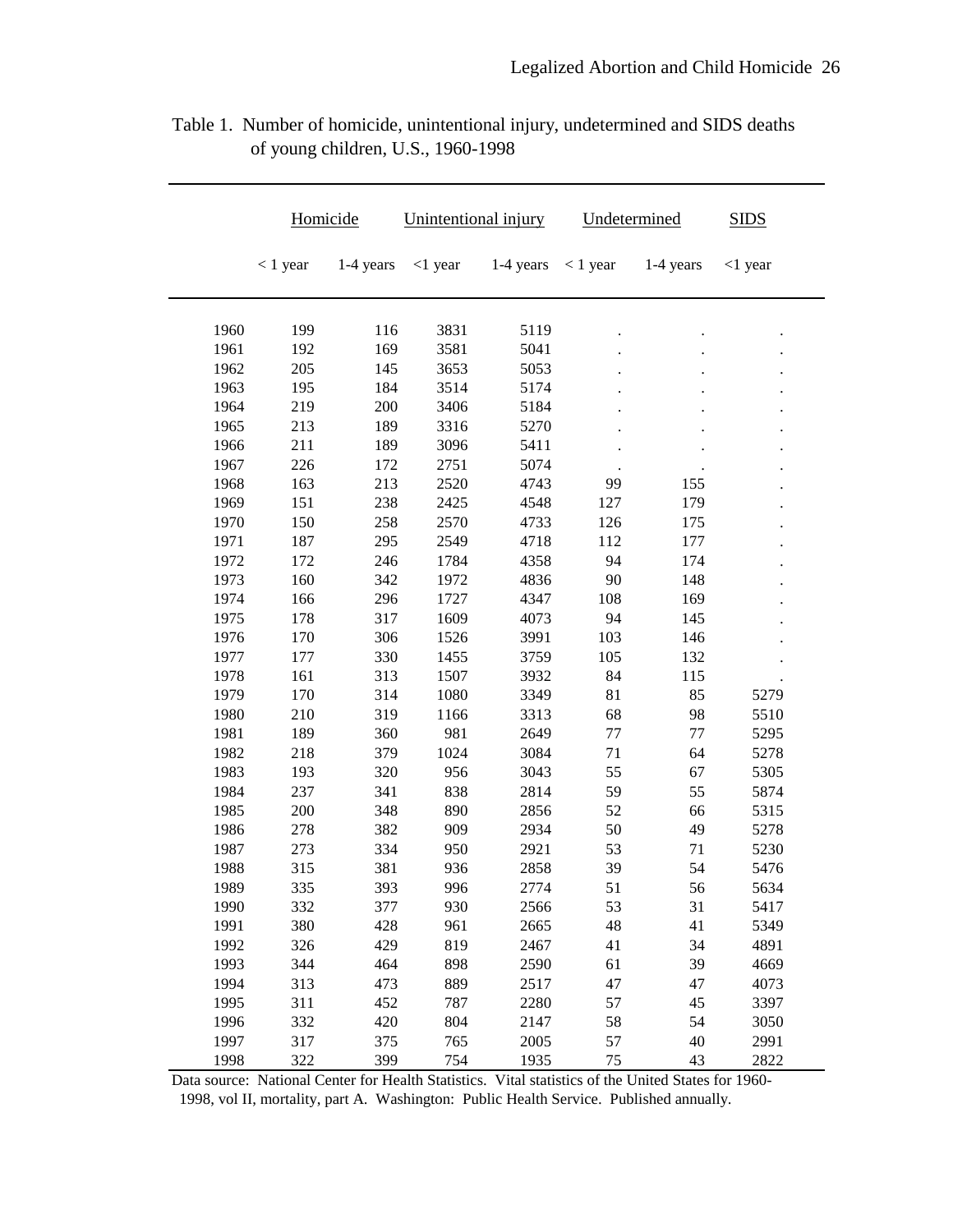| Infants (less than 1 year old) <sup>1</sup>   |                 |         |
|-----------------------------------------------|-----------------|---------|
|                                               | $\underline{b}$ | p-level |
| Abortion legalization                         | $-26.73$        | .383    |
| Introduction of "undetermined"                | $-72.47$        | .025    |
| Introduction of SIDS                          | 8.73            | .602    |
| AR                                            | $-0.59$         | .001    |
| Constant                                      | 5.75            | $-$     |
|                                               |                 |         |
| $\rm SE$                                      | 20.37           |         |
|                                               |                 |         |
| Toddlers $(1 - to 4$ -years old) <sup>2</sup> |                 |         |
|                                               | $\underline{b}$ | p-level |
| Abortion legalization                         | $-8.56$         | .036    |
| $\rm MA$                                      | $-0.57$         | .001    |
| Constant                                      | 12.80           | $- -$   |
|                                               |                 |         |
| SE                                            | 29.25           | $-$     |
|                                               |                 |         |

Table 2. Relationship between legalized abortion and the homicide of young children

\_\_\_\_\_\_\_\_\_\_\_\_\_\_\_\_\_\_\_\_\_\_\_\_\_\_\_\_\_\_\_\_\_\_\_\_\_\_\_\_\_\_\_\_\_\_\_\_\_\_\_\_\_\_\_\_\_\_\_\_\_\_\_\_\_\_\_\_\_\_\_\_\_\_

1 Results of ARIMA (1,1,0) model. AR denotes autoregressive parameter.

2 Results of ARIMA (0,1,1) model. MA denotes moving average parameter.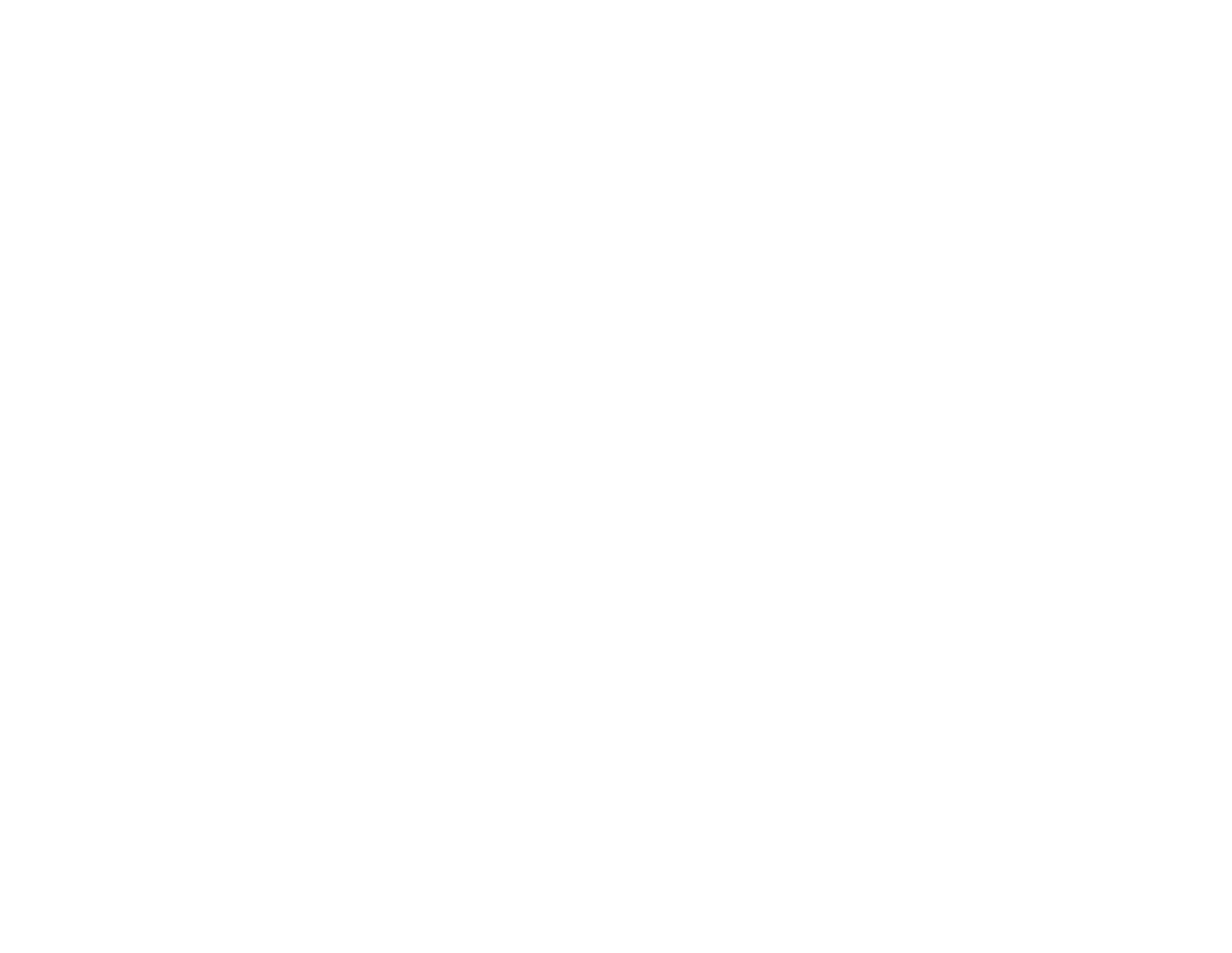

Figure 1. Number of legal abortions, U.S., 1973-1998

Data source: Abortion Surveillance for 1960-1998, Centers for Disease Control and Prevention, U.S. Department of Health and Human Services. Published annually.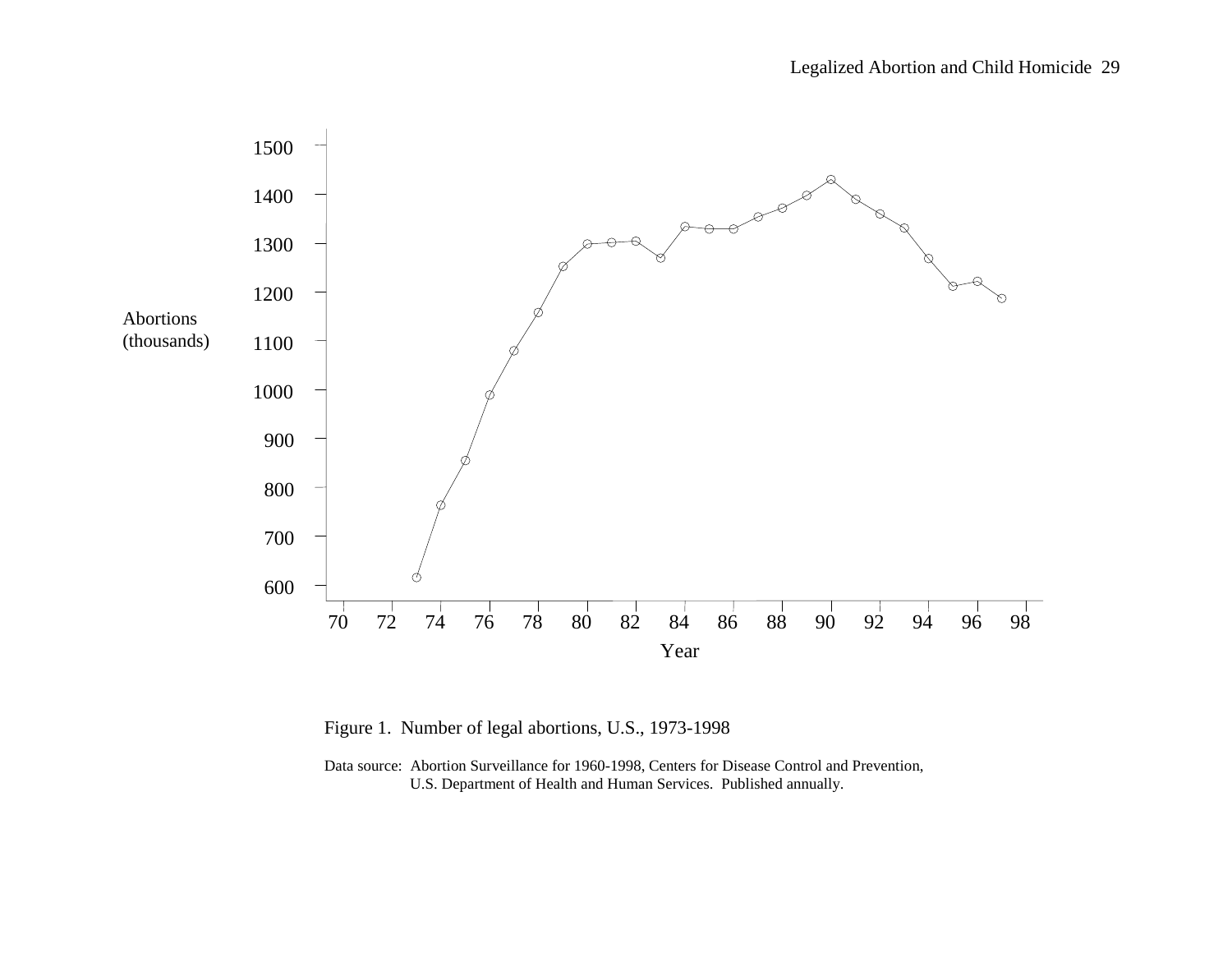

Figure 2. Number of homicides of children under one year of age, U.S., 1960-1998

Data source: National Center for Health Statistics. Vital statistics of the United States for 1960-1998, vol II, mortality, part A. Washington: Public Health Service. Published annually.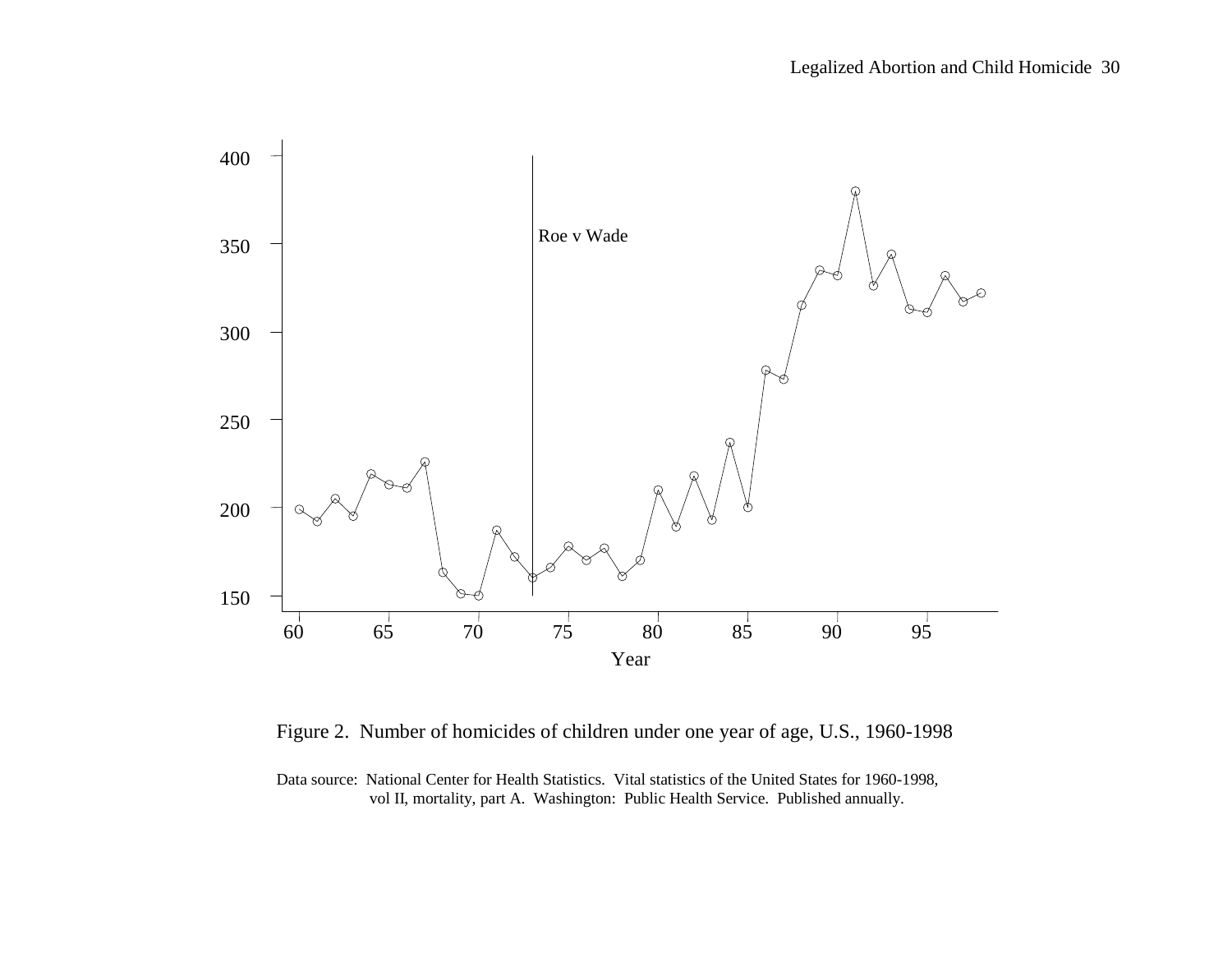

Figure 3. Homicides of children less than one year old and fitted values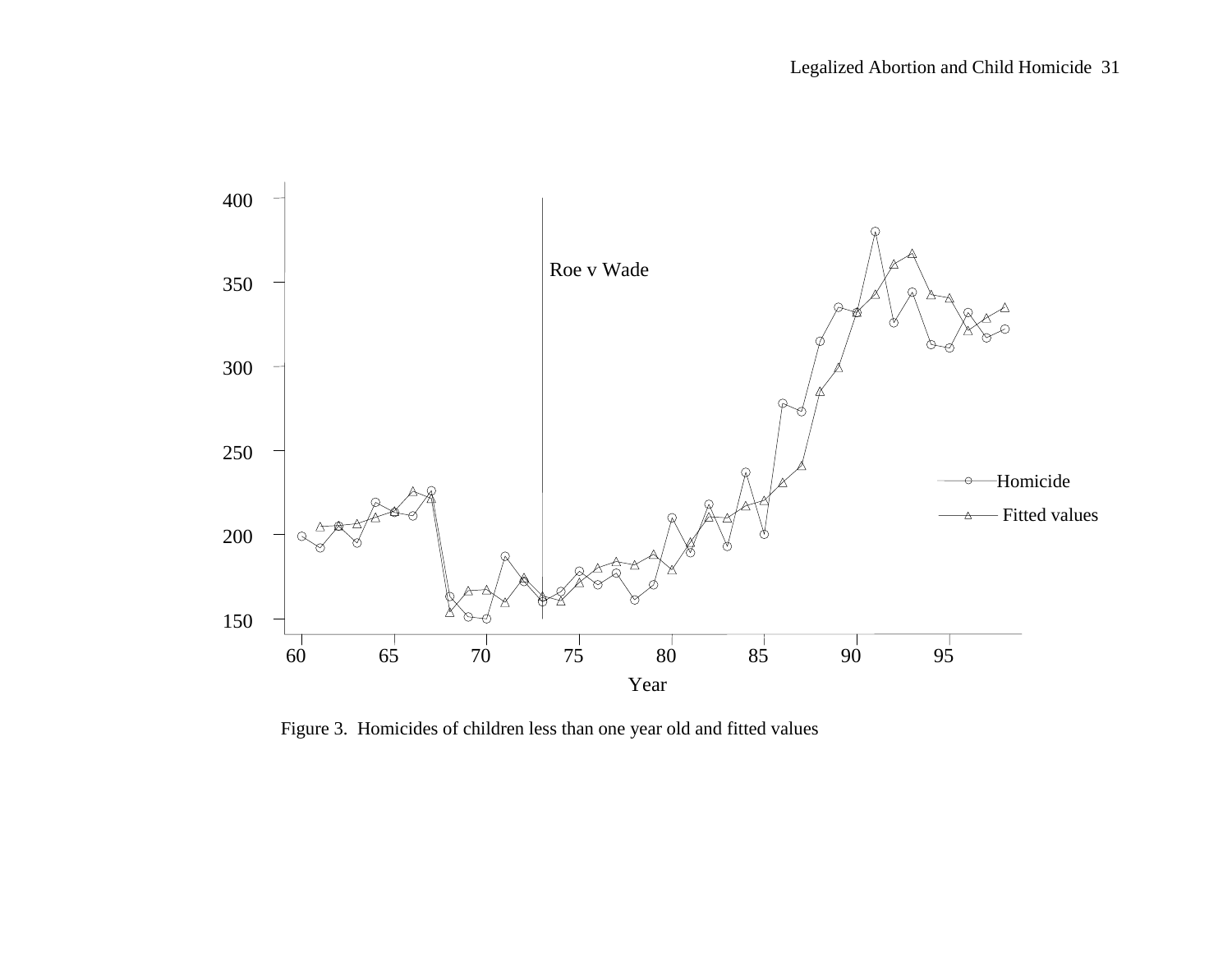

Figure 4. Number of homicides of one- to four-year olds, U.S., 1960-1998

 Data source: National Center for Health Statistics. Vital statistics of the United States for 1960-1998, vol II, mortality, part A. Washington: Public Health Service. Published annually.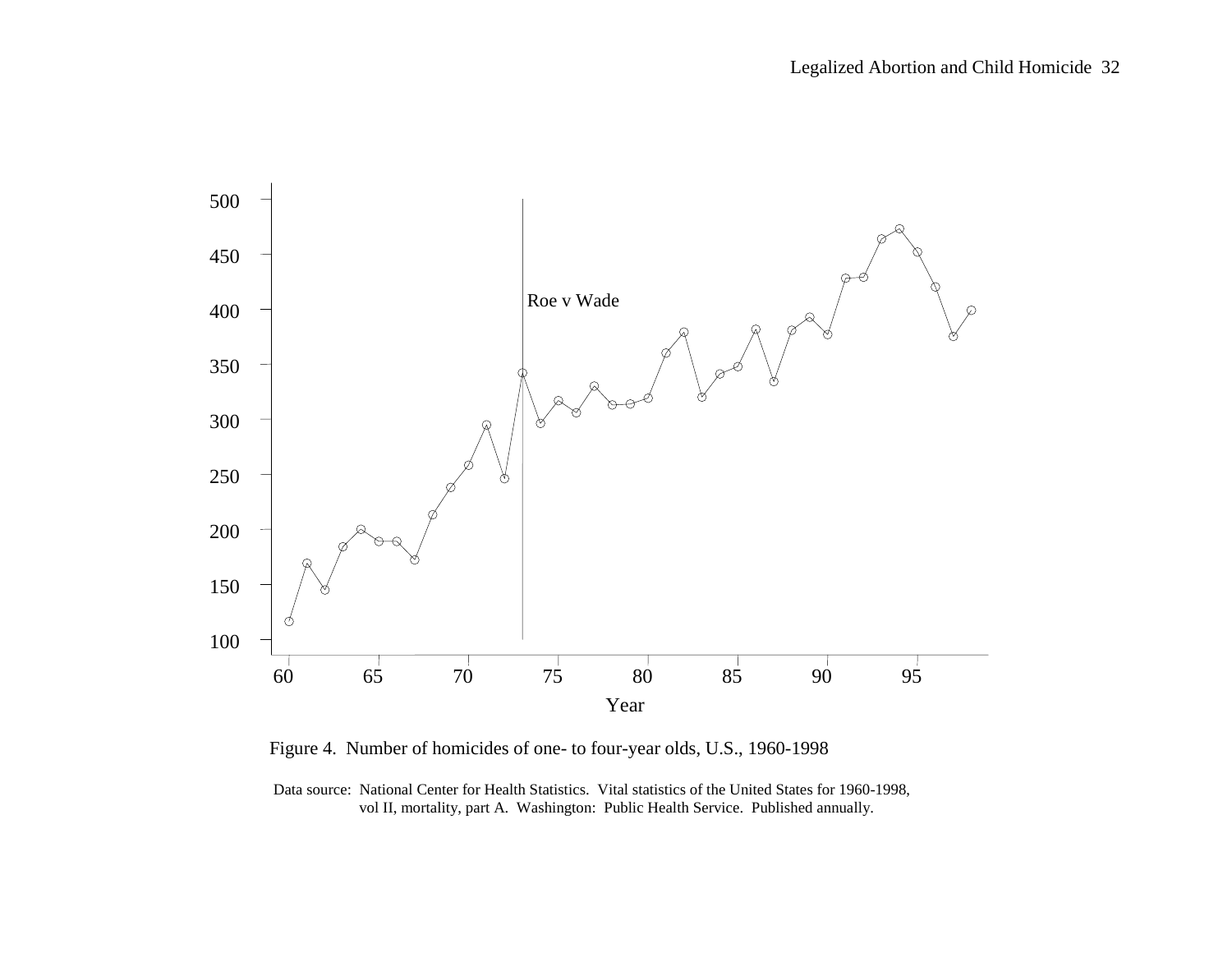

Figure 5. Homicides of one- to four-year olds, with slopes to show the rate of homicide before and after abortion legalization

Data source: National Center for Health Statistics. Vital statistics of the United States for 1960-1998, vol II, mortality, part A. Washington: Public Health Service. Published annually.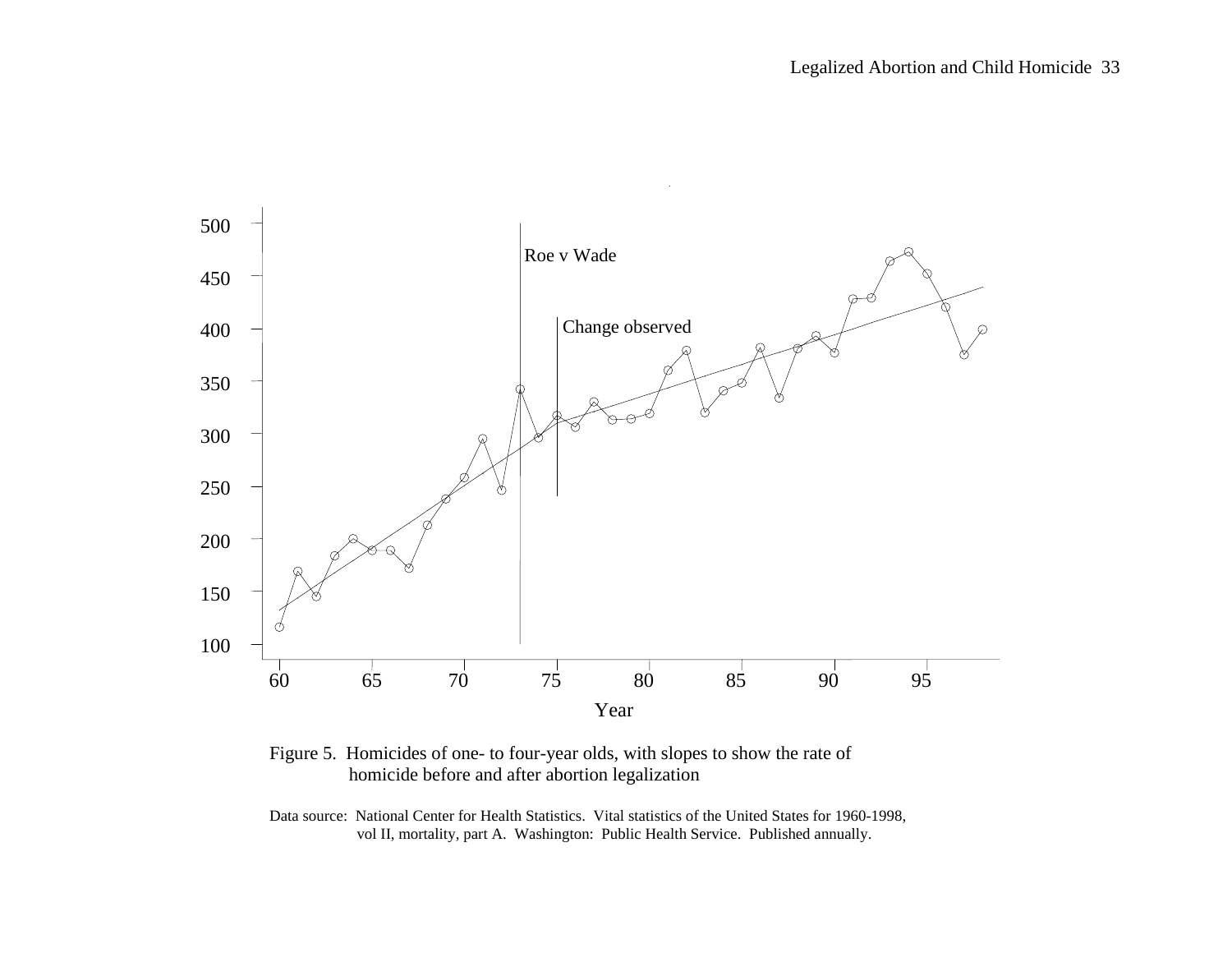

Figure 6. Homicides of children one- to four-years old and fitted values